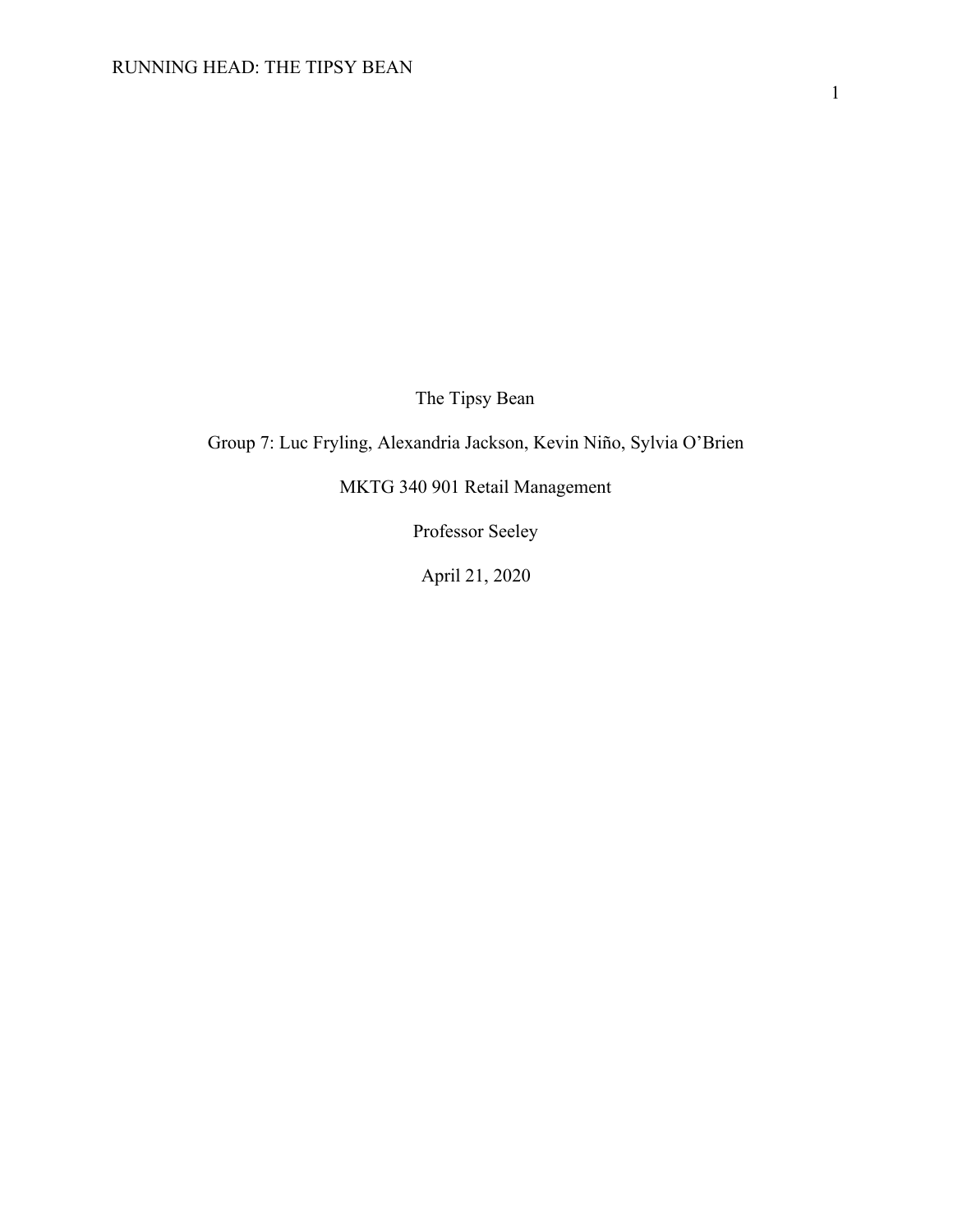# Table of Contents

| I.    |  |
|-------|--|
| II.   |  |
| Ш.    |  |
| IV.   |  |
| V.    |  |
| VI.   |  |
|       |  |
| VIII. |  |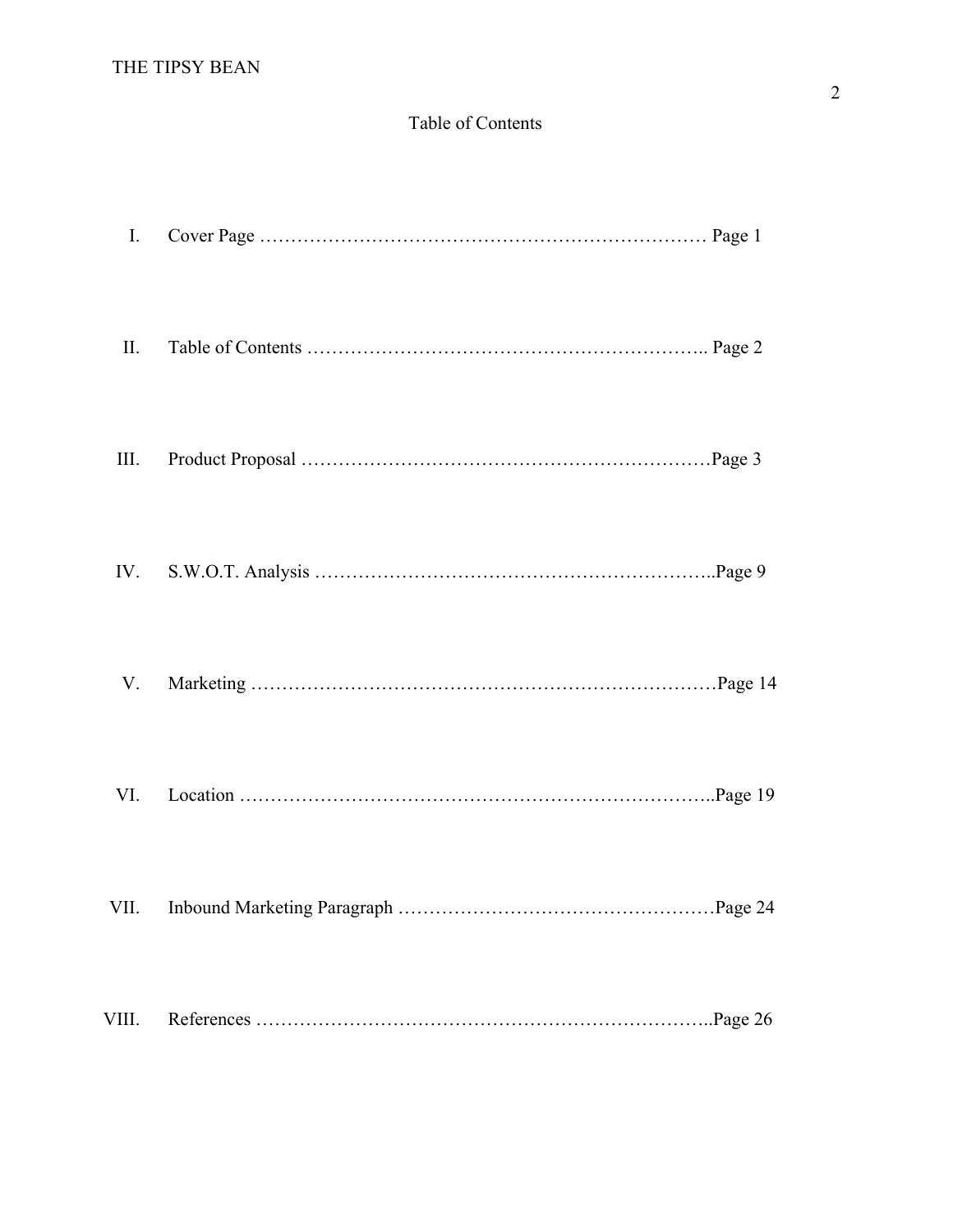Product Proposal: Cocktails & Coffee Hybrid Venue

Group 7: Luc Fryling, Alexandria Jackson, Kevin Niño, Sylvia O'Brien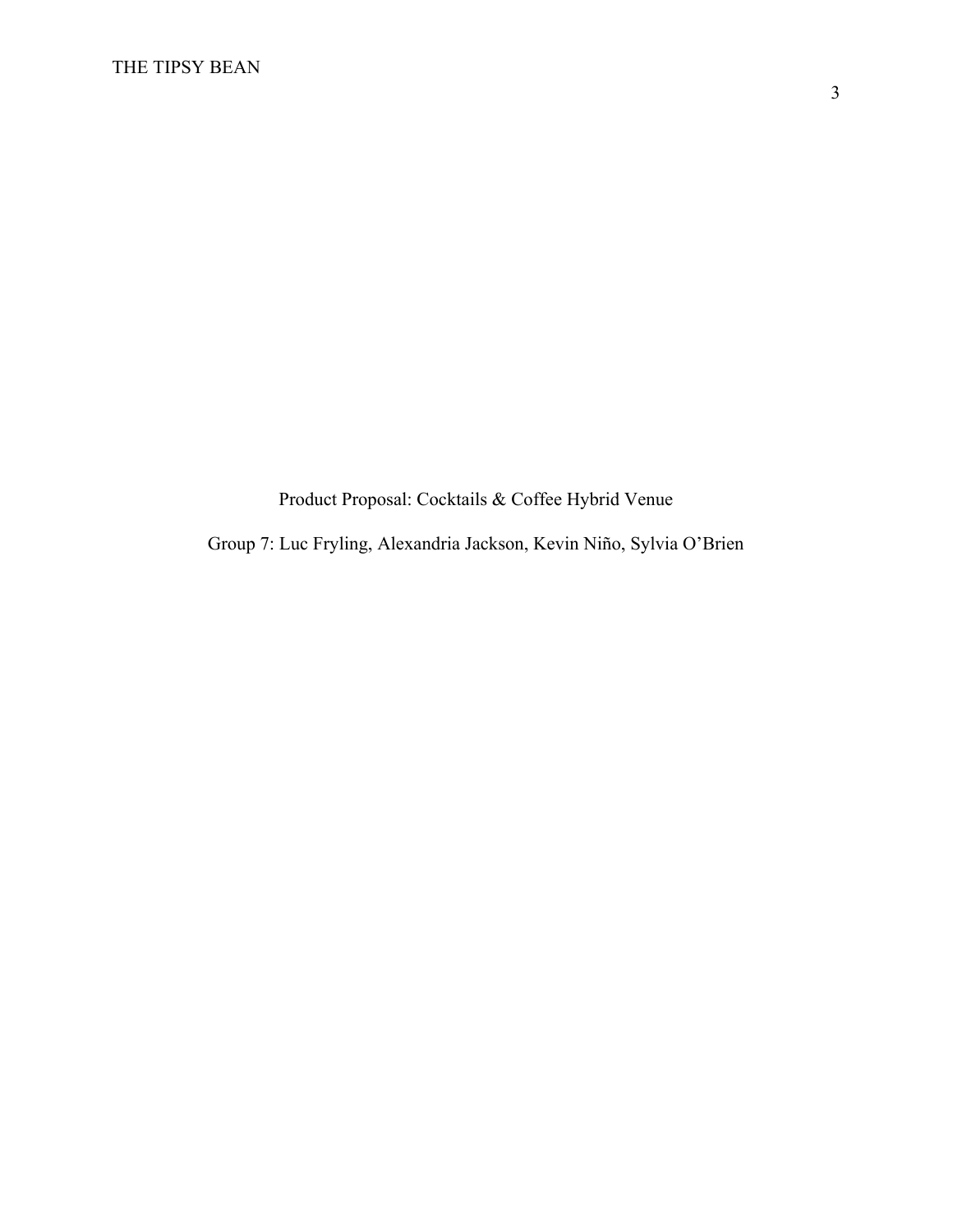# **Product Description**

The Tipsy Bean will soon become a staple in the Richmond community. It will be the first hybrid coffee shop and bar in the area. The concept of having a location in Richmond to drink espresso in the morning and cocktails at night . The idea is that during the day it will be a fully operating coffee shop and sometime in the afternoon it changes into a casual bar experience. Richmond has plenty of bars and coffee shops but none that combine the two in a seamless experience. Some coffee shops in the area do offer alcoholic options; such as CrossRoads and Brewer's cafe, which offer craft beer and bourbon options. These locations act mainly as a coffee shop and don't offer an extensive list of alcoholic drinks/services. Another advantage of the Tipsy Bean is the lengthy hours of operation. Other coffee shops, with the exception of Starbucks on campus, close anywhere from 5-7 pm. Unlike most bars in Richmond, we plan to stray away from the very disruptive nature that they usually provide. The hybrid cafe will purposely have a very calming environment. An environment with no massive TVs blasting sports, very loud music, or crazy lights. The plan would be to keep a relaxed environment from the coffee shop and translate it into a bar setting. Another topic of discussion was offering a creative space in the bar for local artists to come and perform. A cafe in Richmond called Urban Hangsuite offers an open-mic night once a month that has proven to be successful. Creating a space for performances can encourage more people to come into the store, either to watch or participate.The cafe will have a full coffee and bar set up, and have many coffee-inspired cocktails. We understand there is no shortage of coffee shops in Richmond, but we feel that the experience offered is what will differentiate us in the local market. Our internal atmosphere is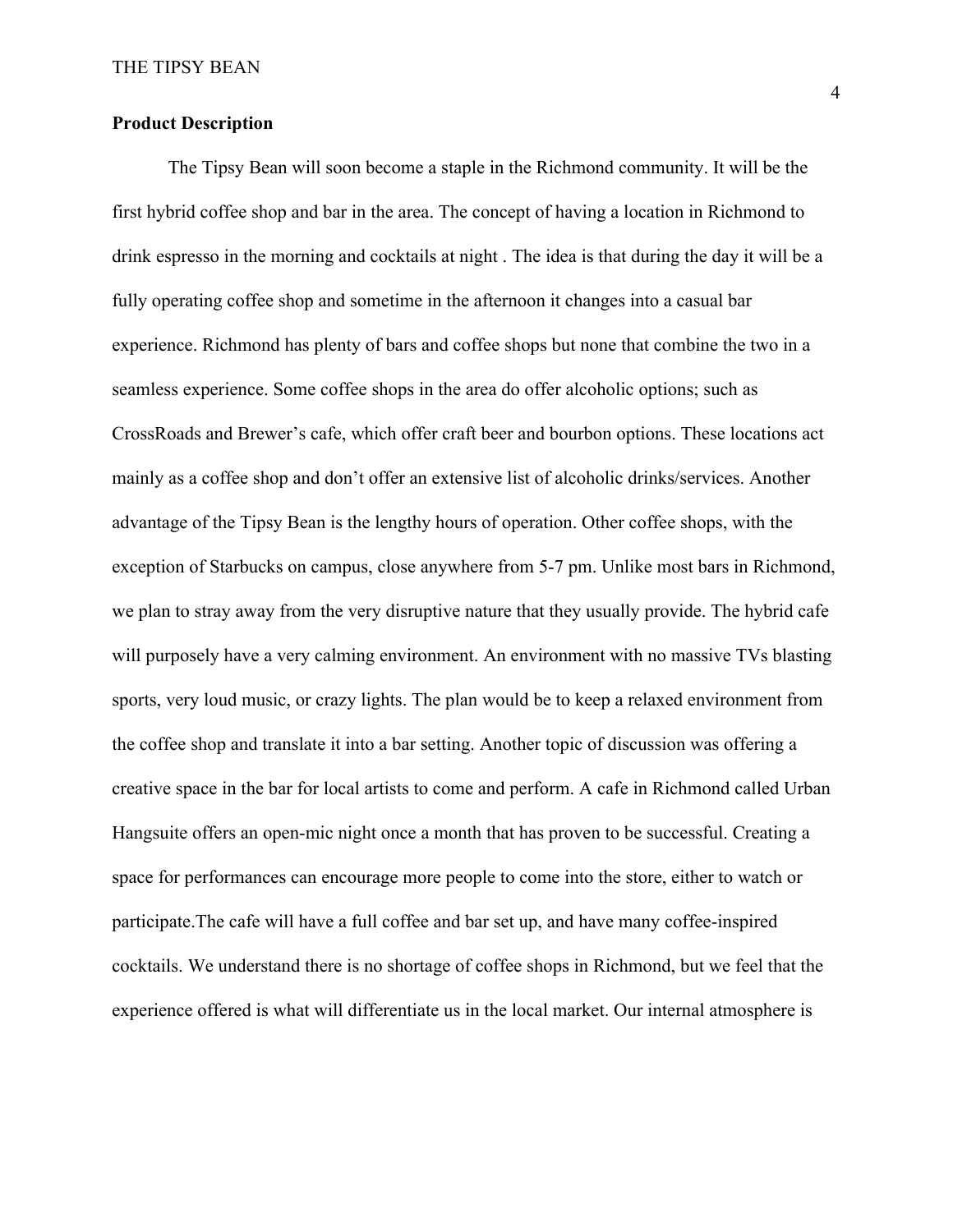what will set us apart from competition. A calming bar and coffee shop experience is unique and will set us apart from the rest.

### **Market Offering**

From the very beginning, our thinking was that we needed to create something that was consumable and convenient. In this country and around the world there is a growing need for convenience. Given that our goal was to create something around the campus of VCU, a coffee shop seemed like the perfect idea for supporting our fellow students. Everyone could use a cup of coffee to stay focused in class or while working around campus. There are already several coffee shops around the campus and in the city. Our next goal was to set ourselves apart from the typical, well-established coffee shop. So, we asked ourselves, "what do college kids like to do when they are not studying or going to class?". The quick and easy answer was social drinking. What really sets us apart from the typical coffee shop is the fact that, after we shut down and stop selling coffee for the day, we transform into an exciting bar where students can unwind with friends. In doing this, we would completely transform the environment by changing the music, menu, lighting and other things of that nature. The idea is not to confuse our customers and contradict ourselves but to change the atmosphere and energy from a coffee shop to a bar. This would be successful because it would streamline an entirely different means of driving profit and revenue that coffee shops traditionally cannot take advantage of. However, convenience is key which means location is key. This coffee shop and bar would have to be in the heart of student housing and where a great deal of foot traffic takes place. If we follow these guidelines, there is no question that this could be a successful operation.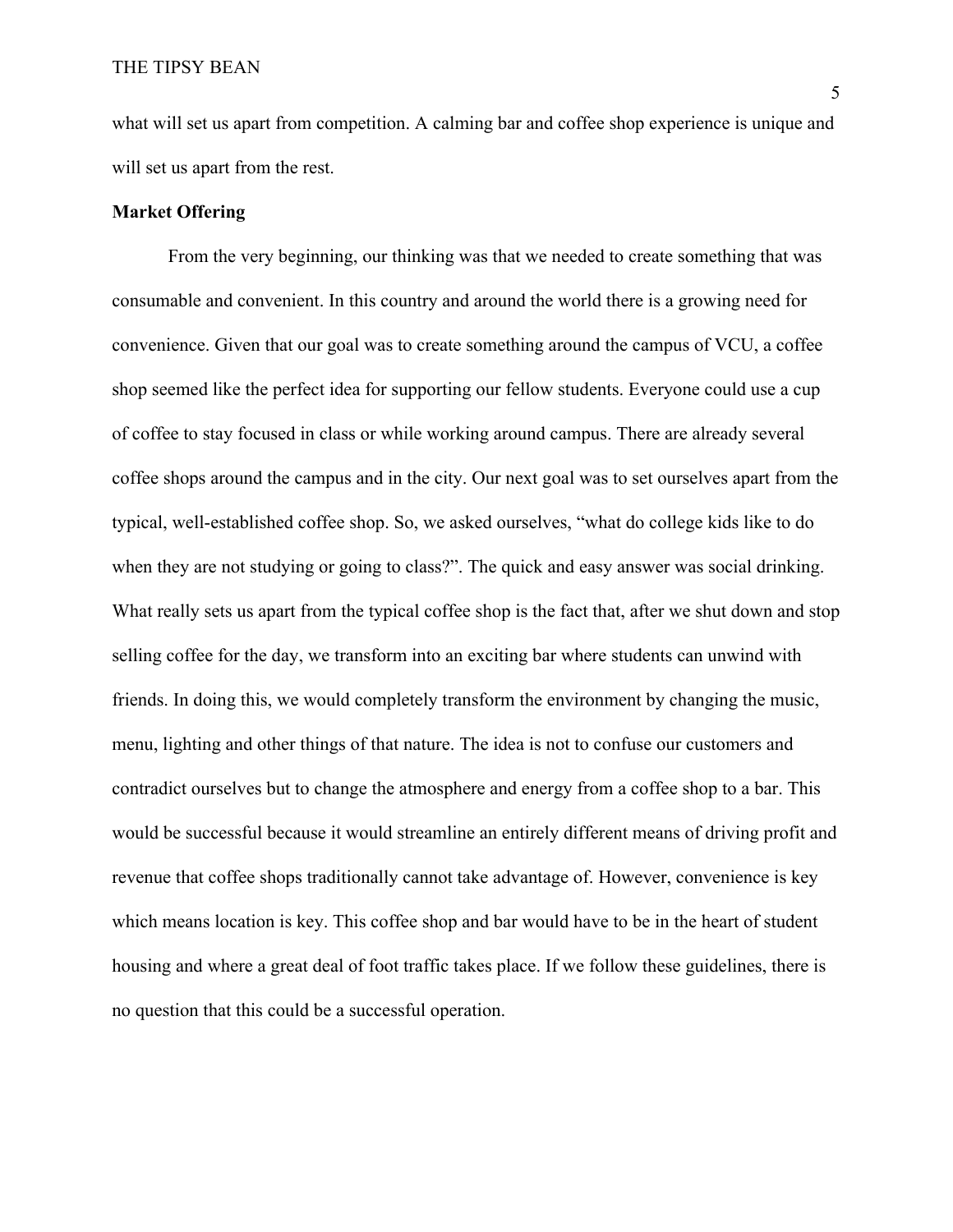Coffee shops are known by Millennials to be a significant spot to enjoy the company of others and to be productive. According to the National Coffee Association, coffee culture is increasing, with younger generations driving the rise of coffee consumption (Millennials Drive Trend, 2020). The coffee served within our café will largely be considered gourmet. Gourmet coffee beverages include all non-espresso-based beverages including frozen, blended, cold brew, and nitrogen-infused. This is due to a large growing market of consumers finding a greater appeal in gourmet-based coffee drinks, mainly between the ages of 18-39 (Millennials Drive Trend, 2020). Although the coffee market is saturated, it is within our interest to be not only a café but an experience. Other than gourmet coffee, the environment will be appealing to our target. Coffee will be coming out of beer taps, calm music will be playing, and there be tons of outlets for individuals to plug up and be productive. We will focus on the consumer's five senses and sensory marketing, as this is known to directly affect brand loyalty (Jang & Lee, 2018) This will make our location the go-to among other coffee shops within Richmond.

The experience doesn't stop there. Nightclubs are popular spots among Millennials and young adults. Although this is also a saturated market, it can still be penetrated with the correct appeal. As nighttime begins, the entire venue will change. The coffee taps will change to beer. Strobe lights will cut on and live performances will begin. Research has shown that Millennials care less about the alcohol sold and more on the atmosphere of the bar. "Naturally, Millennials expect the atmosphere around the drink to reflect and elevate the experience with style, flair, and finesse" (Townshend, 2018). Our venue will focus on entertainment. There will be an event calendar with contests, trivia and karaoke nights as millennials are getting bored of only music-based entertainment. The more interesting and wild forms of entertainment will resonate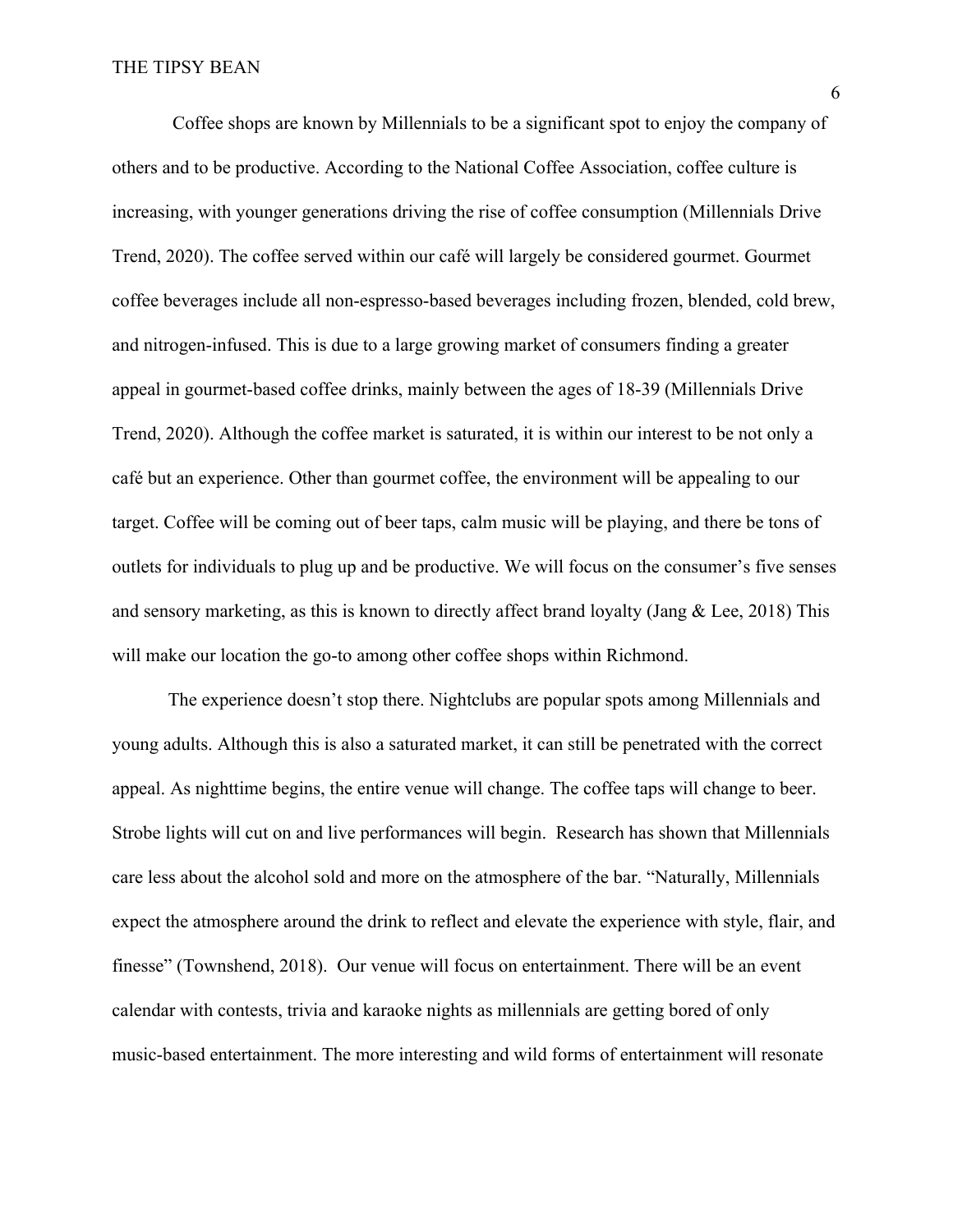### THE TIPSY BEAN

more with consumers and give a competitive edge over other bars (The Social Shift, 2019). Our venue will also have great food, including many clean alternatives for those who are health conscious, such as sweet potato chips and cauliflower wings. Quality will be implemented in everything from beverages, atmosphere, to the overall experience of our venue.

There are no other locations within Richmond with the same concept. Our team will heavily focus on the experience and small details that other establishments overlook. There are tons of bars and coffee shops within Richmond. Yet, our target market craves experience and change which our hybrid venue will bring.

### **Target Market**

Our target market is between the ages of 18-34, college-educated, young professionals who live in the city. Due to our proximity to Downtown Richmond and the Virginia Commonwealth University, Virginia Union University and University of Richmond campuses, our target customers are college-aged young adults and young business professionals. The current crop of undergrad college students consists mostly of Generation Z, which accounts for those born between 1996 and 2010. Many Millennials, who are between the ages of 25 and 34, have found a home in the urban area of Richmond. The population of Millennials in Richmond grew 14.9% from 2010 to 2019, according to a study by Time Magazine (Johnson, 2017). These younger generations value experience over the actual product. Members of Generation Z prefer traveling, quality time and creating deep connections over driving an expensive car or other materialistic goals ("Gen Z is more," 2018). While keeping this in mind, our coffee shop-bar hybrid brings the creation of shared experiences to the forefront. This venue will serve as a place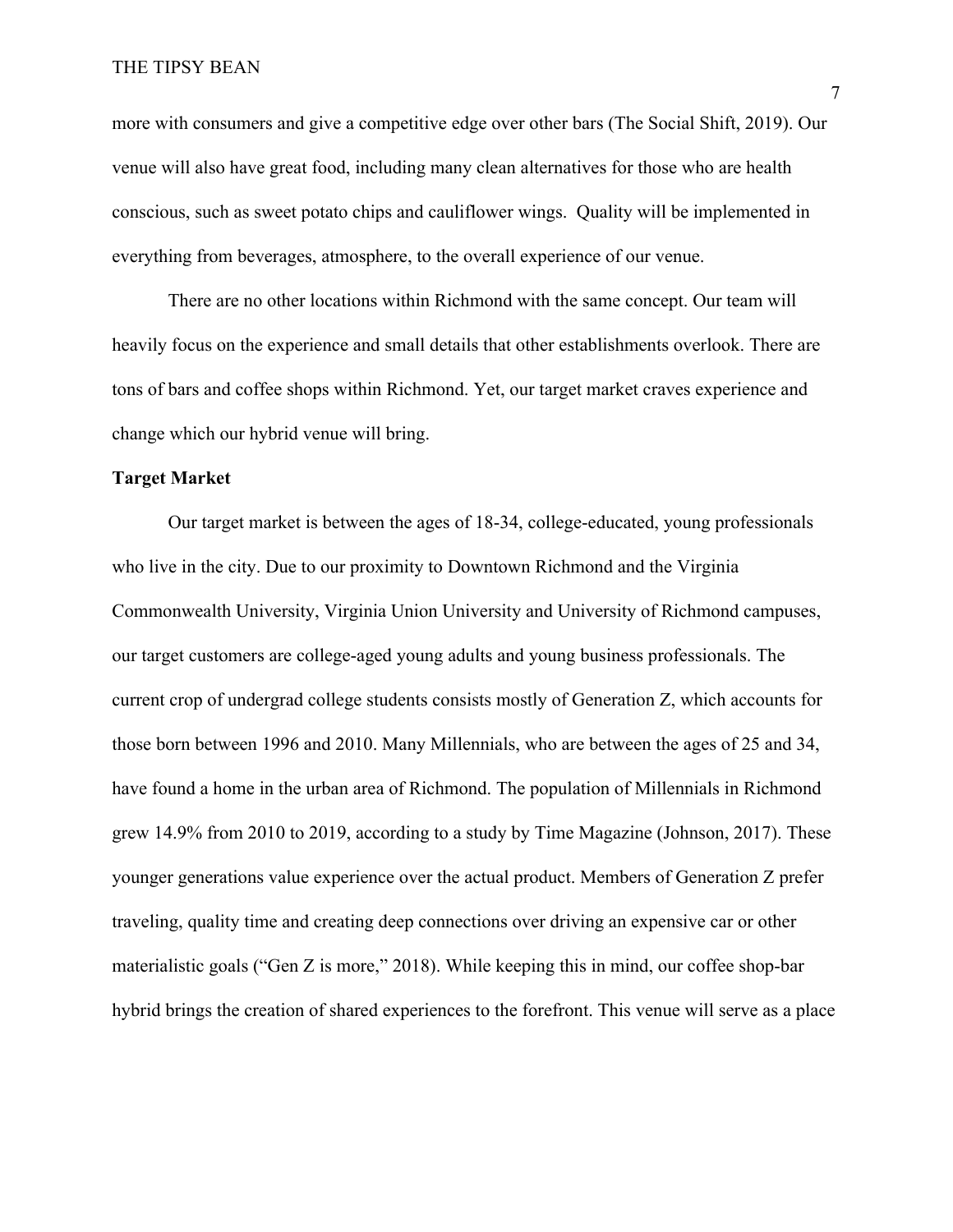for those in all walks of young adult life, whether it be grabbing a drink after work or enjoying a romantic evening with your partner.

Another reason why our target markets are Millennials and Generation Z is how much coffee and alcohol they consume. According to the Washington Post, 48% of 18-24-year-olds and 60% of 25-39-year-olds drink coffee daily (Heath, 2016). In addition, Market Watch found that in 2019 the average millennials consumed 29 drinks per month, a 21% increase from 2013 (Murphy, 2019). While these consumers can get their regular coffee or a glass of wine anywhere, at our venue they can enjoy their same indulgences while getting the experience factor that they yearn for in a modern-day company.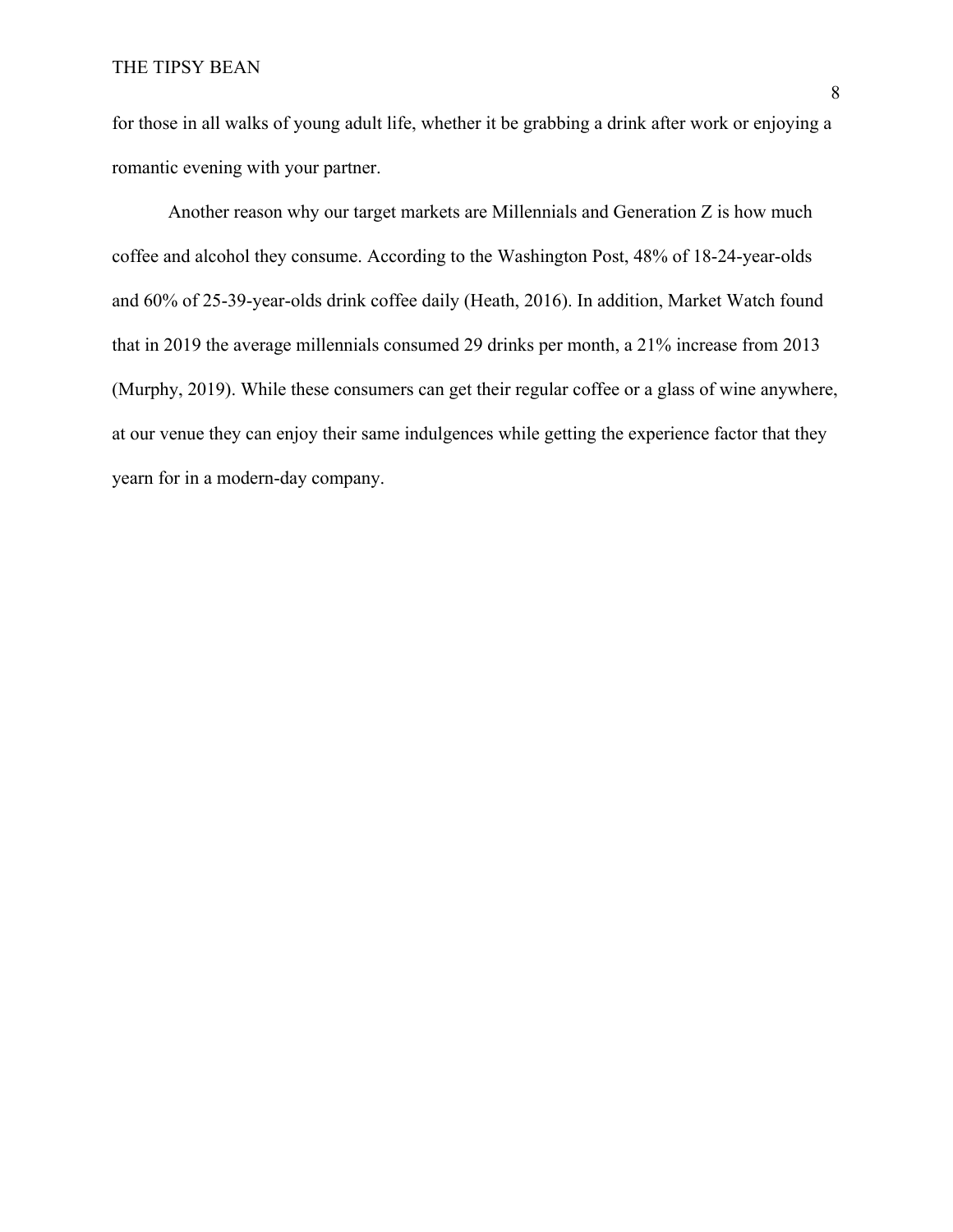| Strengths (Alex)                                                                                                                                                                                                                                                                                                           | Weaknesses (Kevin)                                                                                                                                                                                                                                                                                                                                                                                                            | Opportunities<br>(Sylvia)                                                                                                                                                                                                                                                                                          | Threats (Luc)                                                                                                                                                                                                                                                                                                                                   |
|----------------------------------------------------------------------------------------------------------------------------------------------------------------------------------------------------------------------------------------------------------------------------------------------------------------------------|-------------------------------------------------------------------------------------------------------------------------------------------------------------------------------------------------------------------------------------------------------------------------------------------------------------------------------------------------------------------------------------------------------------------------------|--------------------------------------------------------------------------------------------------------------------------------------------------------------------------------------------------------------------------------------------------------------------------------------------------------------------|-------------------------------------------------------------------------------------------------------------------------------------------------------------------------------------------------------------------------------------------------------------------------------------------------------------------------------------------------|
| Located in a<br>college town,<br>filled with the<br>target market<br>The transition<br>from coffee<br>shop to bar<br>Incorporated<br>technology<br>into day to<br>day processes<br>(Mobile Pay,<br>Free Wifi,<br>Mobile<br>Ordering,<br>Online<br>Booking)<br>Smaller,<br>well-trained<br>staff<br>Entertainment<br>events | Entry barrier<br>$\overline{\phantom{0}}$<br>to enter this<br>market<br>segment is<br>expensive<br>Time it takes<br>Obtaining a<br>alcohol<br>license<br>Offer a<br>product that is<br>already<br>available on<br>the market<br>Bar is new<br>and not<br>established<br><b>Limited Funds</b><br>$\qquad \qquad \blacksquare$<br>High<br>operating<br>costs<br>(especially at<br>night)<br>Price Ceiling<br>Switching<br>costs | Only<br>bar/coffee<br>hybrid venue<br>in Richmond<br>The number<br>of daily<br>gourmet<br>coffee<br>drinkers is<br>increasing<br>The potential<br>use of the<br>internet for<br>marketing can<br>cut costs<br>Clean options<br>$\qquad \qquad \blacksquare$<br>for those who<br>are<br>health-conscio<br><b>us</b> | Other quality<br>bars and<br>coffee shops<br>exist<br>Students may<br>$\blacksquare$<br>not want to<br>study at the<br>same place<br>they drink/eat<br>Most good<br>coffee/bar<br>locations are<br>already taken<br>Consumer<br>$\overline{\phantom{a}}$<br>perception of<br>the bar/coffee<br>shop may be<br>more of a<br>"boring"<br>attitude |

**SWOT Analysis**

# **Strengths**

As discussed previously, the target market for the hybrid coffee shop and bar is college-aged students and young business professionals living in the city. Since this pop-up will be located in the Downtown Richmond area, whether it be the Fan, Carytown or Shockoe Bottom, it will be surrounded by its target market. All of these areas are punctuated by a combination of residential and commercial business areas. This reduces the issue of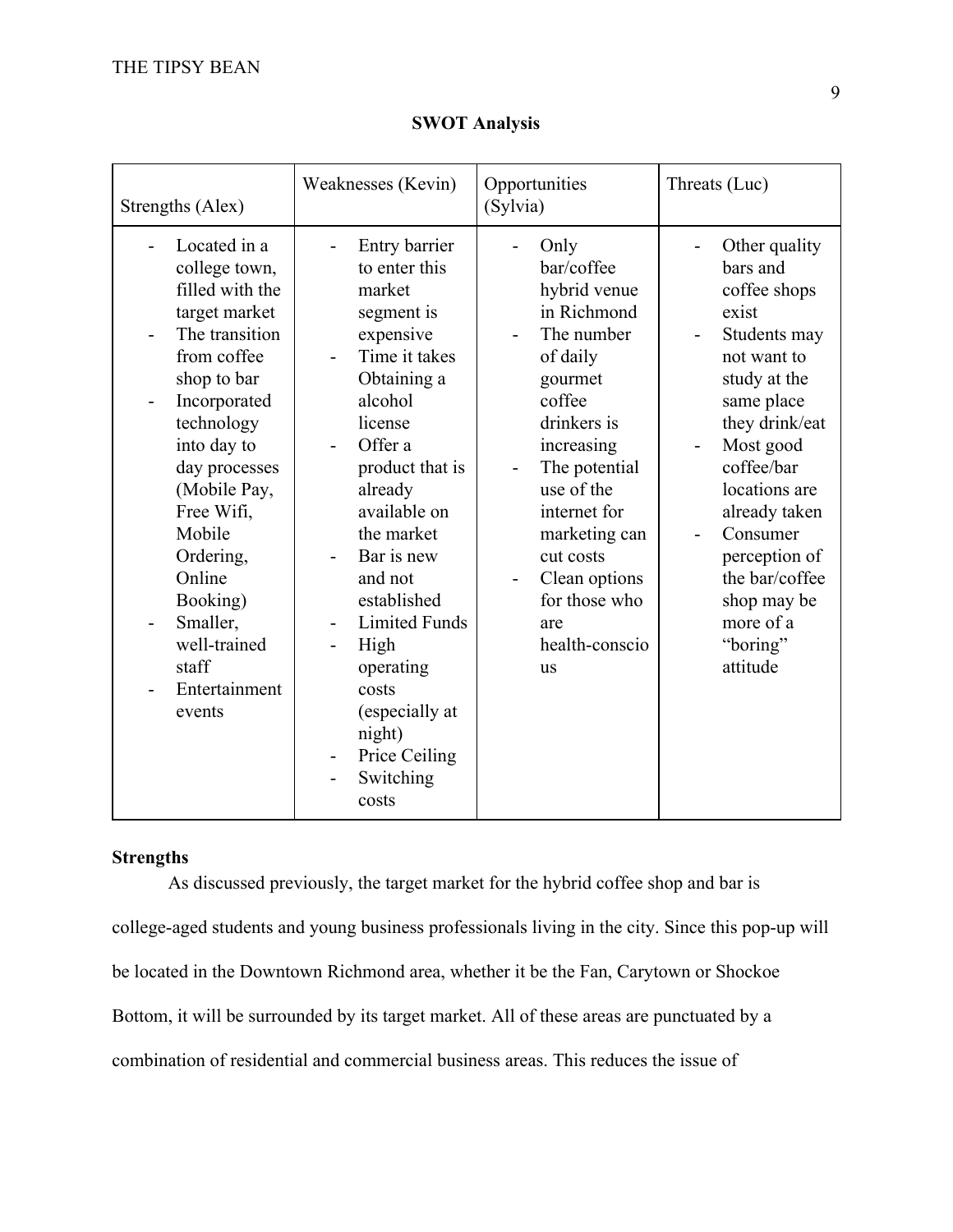### THE TIPSY BEAN

transportation and parking keeping consumers away from the business. Additionally, since this is downtown, our market has a bevy of transportation options available including but not limited to the GRTC, the Pulse, Uber, Lyft and rideshare scooter brands like Lime and Bolt.

Additionally, another strength of the hybrid pop-up is the differentiating factor of transitioning from a coffee shop to a bar. The Downtown Richmond area isn't new to the coffee shop market, but this hybrid shop would be the first of its kind in the area. The pop-up would be coming into a non-existent market in this area, effectively having little to no competition making it the premier choice for its consumers. Additionally, this pop-up would include technology that many consumers look for in businesses. The pop-up would be equipped with free public wifi, charging ports, the technology supporting mobile ordering and mobile payment like Apple Pay and Samsung Pay and online RSVP capabilities for lounge seating.

Another strength of the hybrid coffee shop-bar is that it will support a small but very well-trained staff. Due to financial and time restrictions, the pop-up shop won't be able to maintain a large staff but does have the capabilities to have a well trained one. According to Forbes, hosting regular training sessions allows companies to teach advanced skills and always keep employees up-to-date on company expectations (Kappel, 2018). Forbes also encourages employee-to-employee training (Kappel, 2018). Using highly-skilled employees to train other employees would just result in more highly-skilled employees.

Finally, the hybrid shop will also be home to regular local entertainment. The shop will host regular trivia nights, open mics and hopefully be a residence to some local talent to introduce their following to the shop. Additionally, it will provide a social aspect to the shop/bar, attracting consumers that aren't fond of the club and party scene.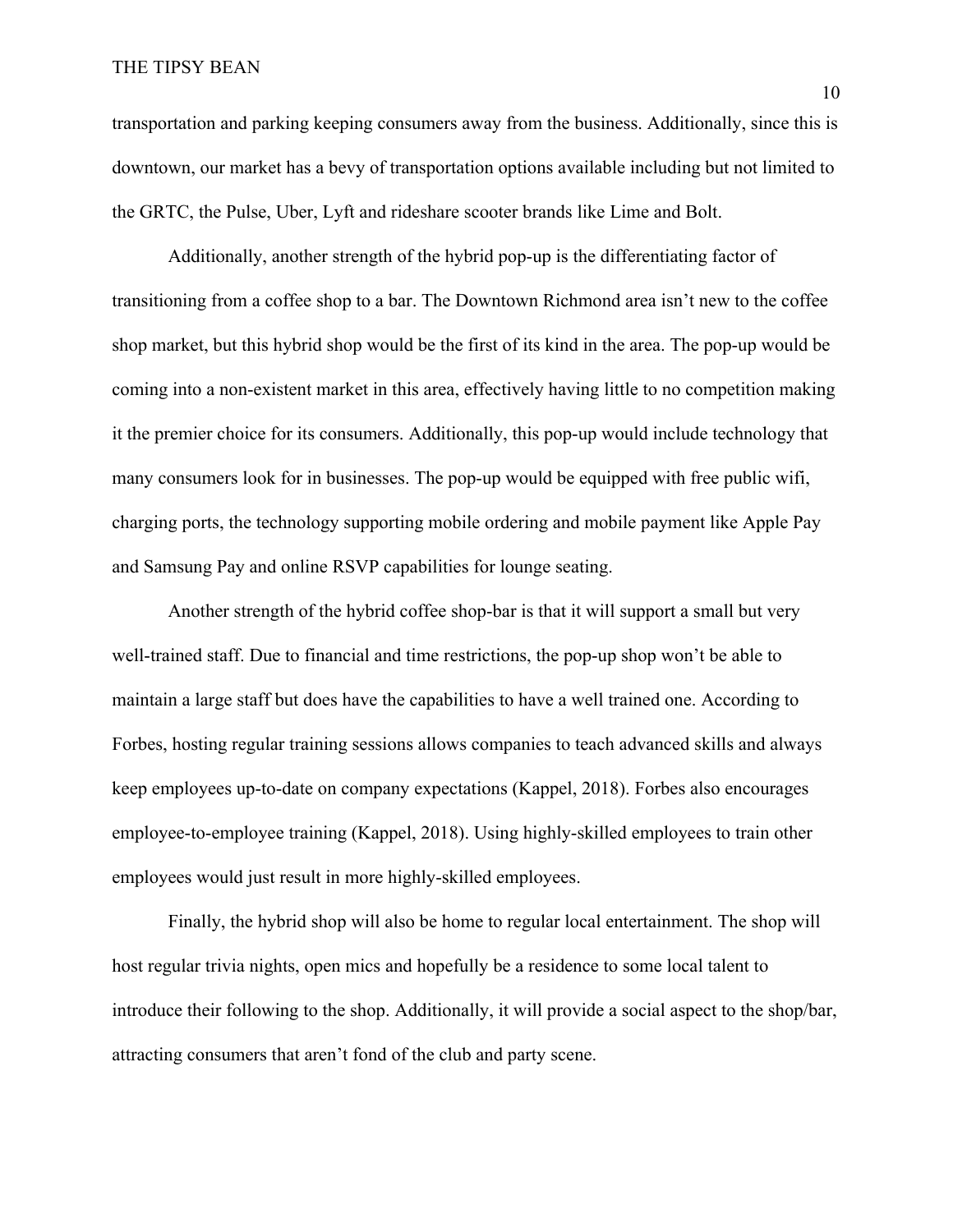## **Weaknesses**

Unfortunately, with the highly saturated market of both coffee shops and bars in Richmond, there is a rather high barrier of entry cost. The barrier of entry cost for The Tipsy Bean is the amount of competition already in place. Since the market segment our group is trying to enter has a lot of competition, it will require a great deal of marketing to attract clientele. With this level of marketing comes a lot of money to front it. Since the bar is new and unestablished, loyal long-time customers of other bars will be hesitant to try us out. The switching costs for these customers would be high.

Another main concern is acquiring a liquor-license. Since this is a very timely and difficult process that requires inspections and permits. This can be a problem considering our Coffee Bar is a pop-up and it may take longer to get permits then the time we are open. When we set our prices for coffee and alcohol, a price ceiling has already been in place for those products in the Richmond area. If the cost is too high, the customer would go elsewhere and if it is too low then we wouldn't be profitable. Hopefully, our alcohol sales could potentially help us keep the cost of coffee low. Since our coffee bar will be open for most of the day, it would require staff to open early and close the restaurant late at night. It may prove costly to have employees there all day.

# **Opportunities**

Although the coffee shop and bar market are highly saturated in Richmond, there are opportunities that will give our venue leverage over others. The most important opportunity is that we would be the only coffee shop and bar hybrid location in Richmond. This will give us a competitive edge as we offer a unique experience and can emphasize this to our consumers. We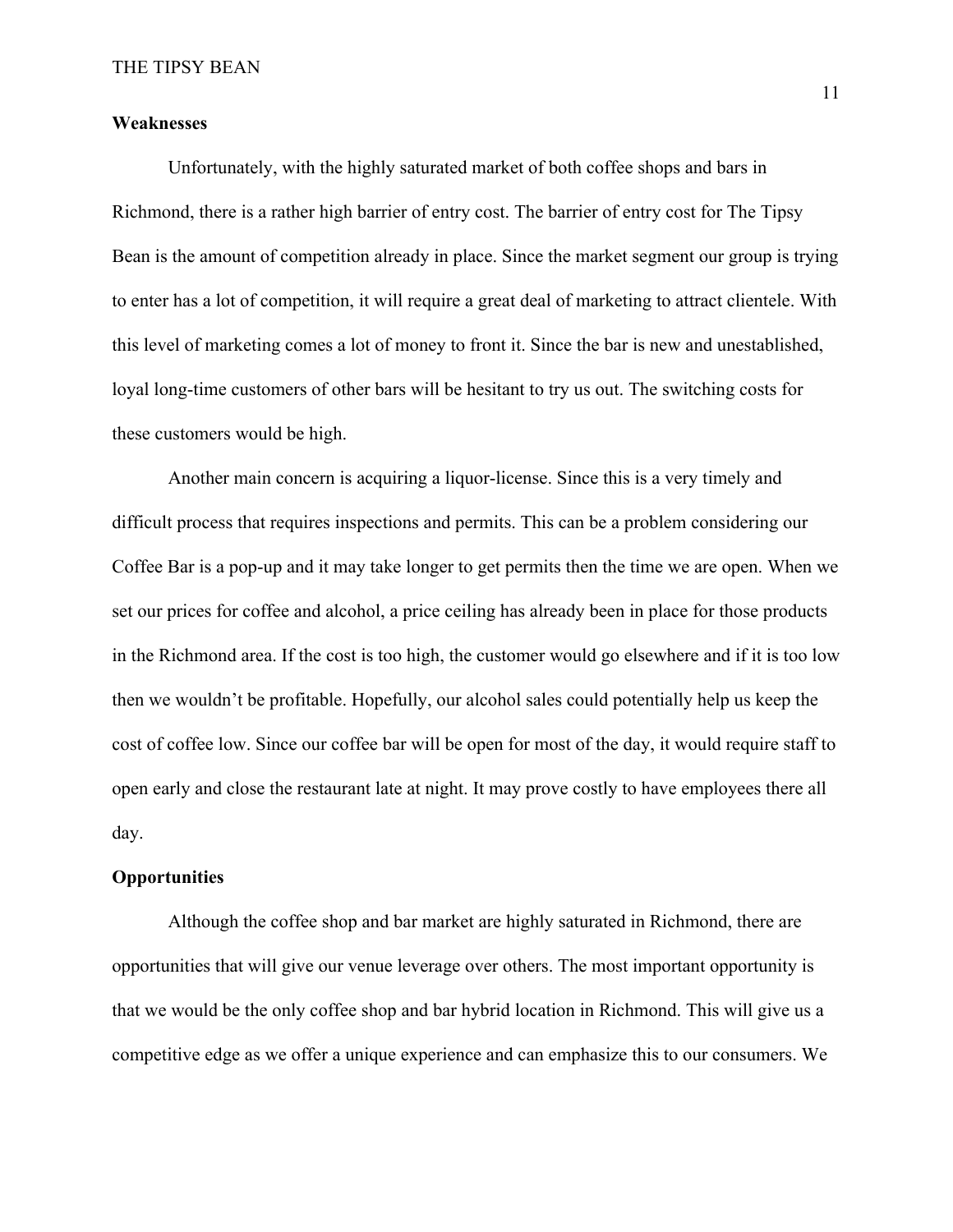also find opportunities in a growing market. According to Forbes, "Over the last 18 years, the number of daily specialty drinkers has seen the strongest overall growth in the coffee market" (Sethi, 2017). Our venue will offer gourmet beverages appealing to these profitable specialty drinkers. The use of the internet and social media can also be perceived as an opportunity for our business. By using these to our advantage, we will be able to lower marketing costs while still having an effective reach to our consumers. Our venue will also provide healthy, vegan options in regards to food. In 2016, Richmond was named among top vegan-friendly cities in Virginia (Wise, 2016). Consumers care about their health and what they're putting in their bodies more than ever, and our venue seems this as a profitable opportunity.

### **Threats**

The first and most considerable threat is without a doubt other coffee shops and bars that already exist. How are we going to bring in crowds when these other shops and bars have loyal customers? Another big factor is that students may not want to get a cup of coffee at our shop to study and then turn around six hours later to drink with peers. That is why it will be key for us to attempt to change the atmosphere as much as possible, whether that be through music, furniture or lighting. The third threat to our new shop would be the location. Most good locations for bars or coffee shops are already taken. It will be a struggle to find a location that has great street presence while maintaining cheaper rent. The final threat is consumer perception of our coffee shop. How will we ensure that our customers understand the vision of our shop? How do we market in a way that the customer buys what we are selling as a brand? If we can manage a majority of these questions above, there will be a reasonable chance of success.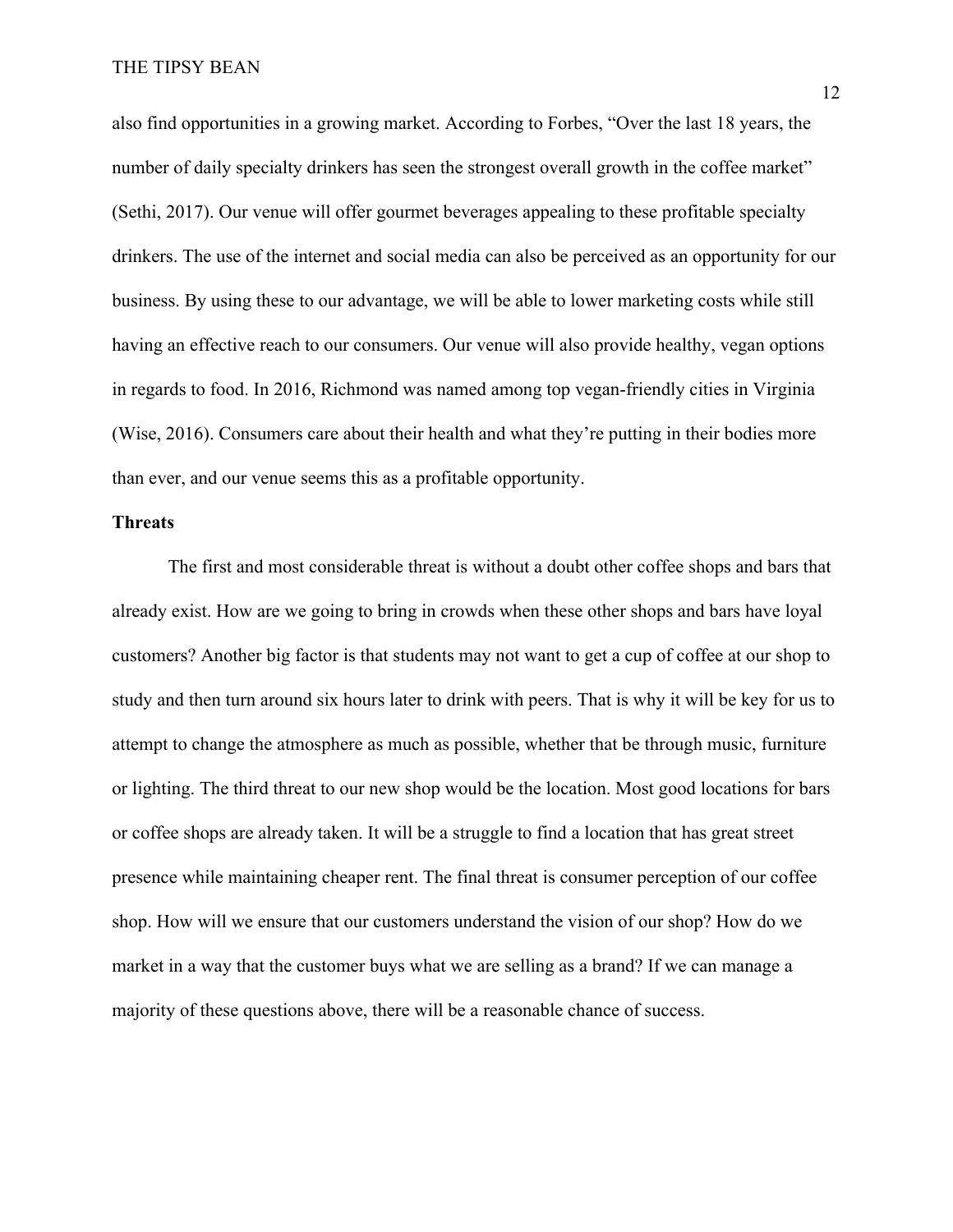# THE TIPSY BEAN

If our team was given the \$50,000, we could implement new products and technology to make our business more profitable. We could invest in a high-quality stereo system and led lights to make the nightlife atmosphere better. We can also implement high-quality coffee makers to benefit our daytime venue and create better specialty beverages. The money received could also go towards marketing and advertising costs to achieve better outreach to our target market.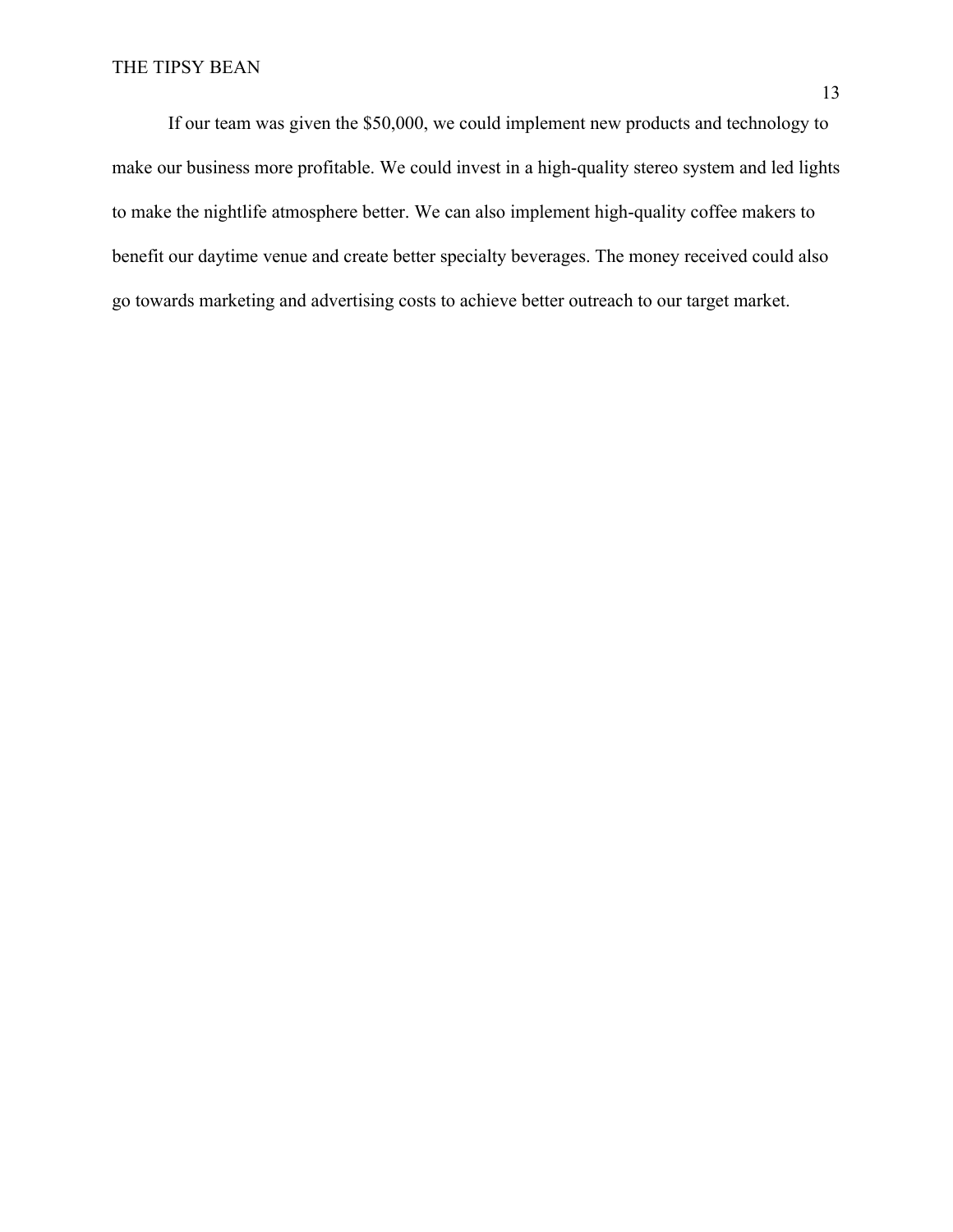### **Marketing**

The Tipsy Bean is a hybrid coffee shop-bar restaurant that functions as a coffee shop during the day and converts to a bar in the evening. It will be located in the Downtown Richmond area, catering to college-aged students who attend Virginia Commonwealth University, Virginia Union University and the University of Richmond. Additionally, the Tipsy Bean will cater to the young business professionals who work and live in the area. The mission of The Tipsy Bean is to provide an entertaining atmosphere where young adults can socialize and enjoy high-quality food and beverages. The vision for The Tipsy Bean is to satisfy the social needs of our customers while providing quality goods within the greater Richmond community.

The primary target market for The Tipsy Bean is college students in the area. The Tipsy Bean consumer is aged 18-24, undergrad in college, who enjoys being social amongst their friend group. The Tipsy Bean aims to be an environment for the college kids who aren't keen on traditional frat parties and house parties. The typical income for our consumer is on the lower end since most college students don't work or work part-time, minimum wage jobs. Most college-aged students have low discretionary income, and The Tipsy Bean would serve as an affordable oasis for students to escape the stress of their day-to-day and just have a good time.

The secondary target market is young business professionals in the area. As stated previously, the Millennial population in Richmond grew 14.9% over the past decade (Johnson, 2017). Richmond is home to 10 Fortune 1000 companies, with many others setting up outposts in the area (Costas, 2019). Many of the employees at these companies enjoy Richmond's local restaurants, historical attractions, and fine arts community with the Virginia Museum of Fine Arts and the Institute for Contemporary Art, both of which are located in Downtown Richmond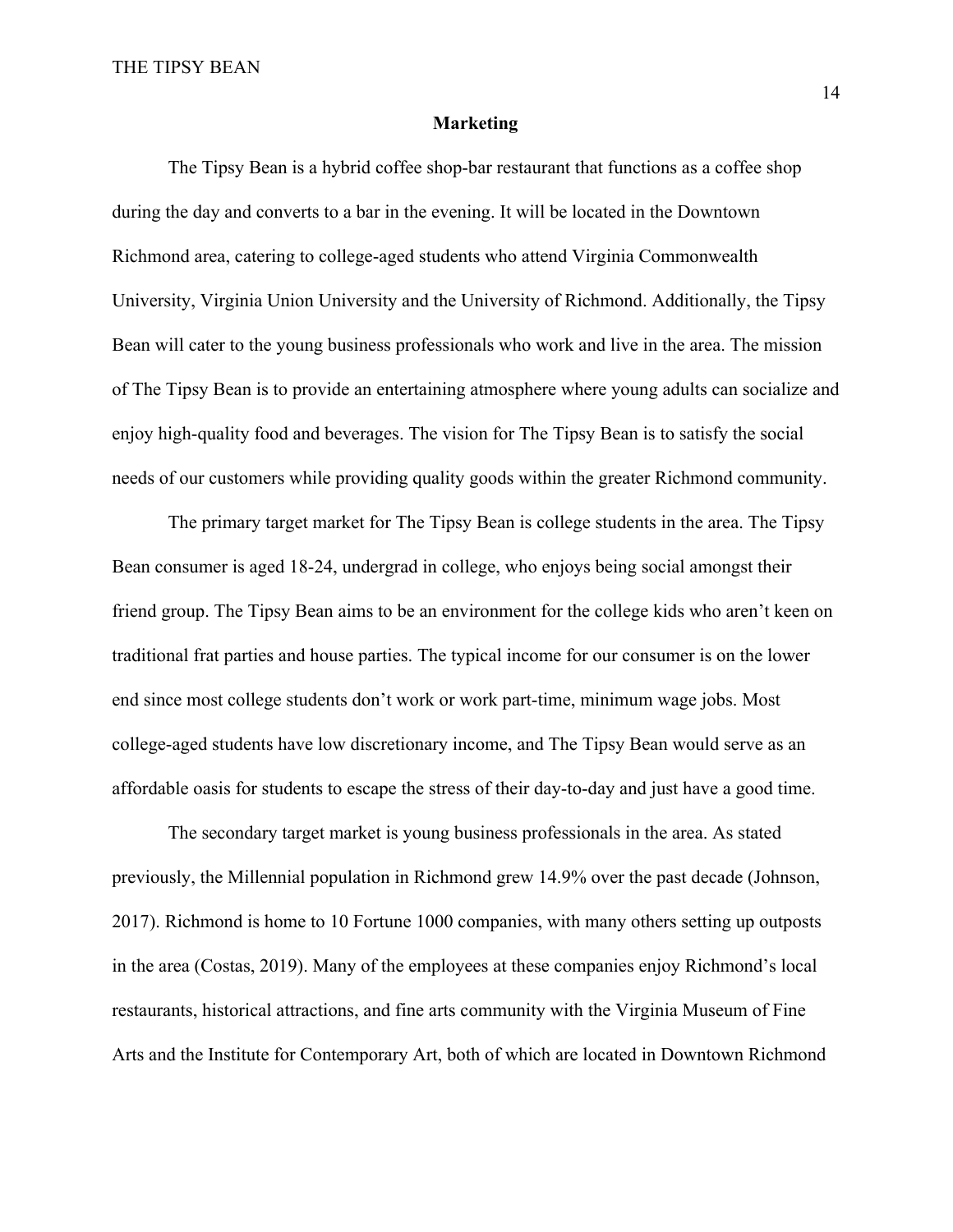(Costas, 2019). The Tipsy Bean hopes to attract these individuals with a unique social experience and a place to unwind. We hope to capture the essence of Richmond in The Tipsy Bean and share it with locals and newcomers alike.

## **Selling Points**

When conducting our product concept statement we looked at the general form, technology for the form, and the benefits it will yield. We began to consider the main attributes and their values that would be the benefit for our market. Our group believes there are three key points to emphasize. The main selling point is not the product itself, but the experience of the Tipsy Bean. There are plenty of coffee shops and bars in the Richmond area, but none with the same business model as our group. The hybrid bar would be the first key selling point. The differentiation in the market place would attract customers by itself. The atmosphere is the second key attribute we are trying to propose. Having a calming environment that has no loud music or TVs. The same tranquility a coffee shop can offer will also be translated into the bar scene. And the final attribute is the event space for performances. The Tipsy Bean wants to have an area dedicated to open mic events; such as poetry slams and small acoustic sets. Providing this artistic space could be a great point of differentiation for our business. It will encourage students to come in and perform. Social Media is the first and most cost-effective way of reaching our audience. Creating social media accounts on Instagram, Twitter, and Snapchat paying for promoted posts to get our business out there. Another thought is to advertise through the independently run radio station of VCU, the WVCW. Another key PR event would be a soft opening offering students a free cup of coffee.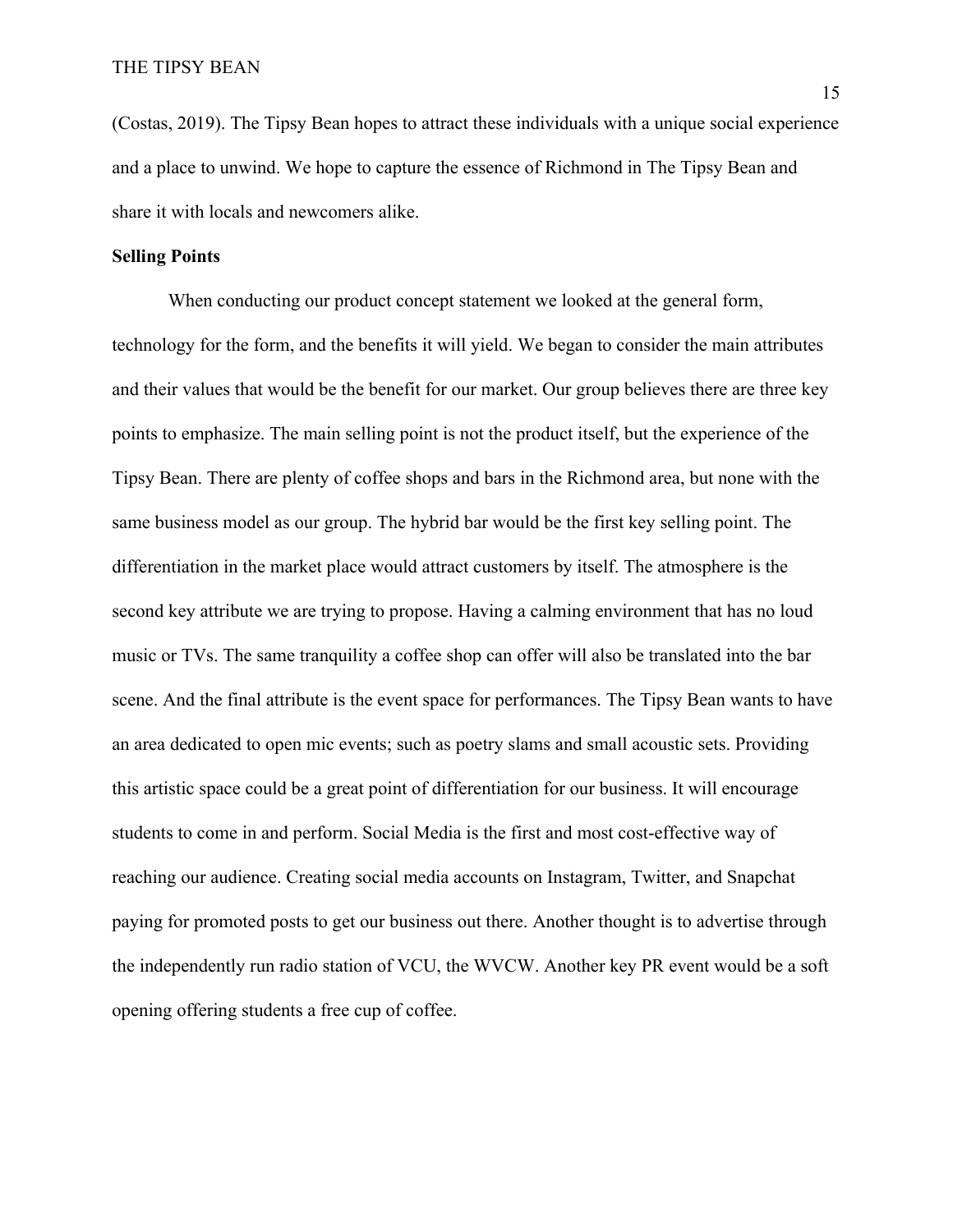# **Promotional Mix**

Advertising is vital to a new business's success. Getting our consumers to think of the Tipsy Bean next time they want a cup of coffee or an alcoholic drink is the goal. To successfully reach our target market consisting of ages 18-34, we will use social media, search, and print advertising. We are intending to budget 20,000 dollars in our marketing efforts as we obtained this money earlier in the year. We will begin our advertising a month prior to opening, giving just enough time to build anticipation surrounding the venue.

 The Tipsy Bean will place the greatest emphasis on social media. With 81 percent of Americans having a social media account, using it to our advantage would be beneficial (Sreenivasan, n.d). We will have Instagram, Snapchat, Twitter and Facebook accounts. On Instagram and Snapchat we will post images of our venue, drinks, food, event details and even allow our customers to be featured. We would also take advantage of the story option, posting nightlife content. On Twitter, we will also post our event details, let our customers know of promotions, post comedic tweets, and be able to directly respond to our consumers. Facebook will be targeted to the older ages included in our target market. The use of this platform will be purely informational. Social Media is valuable to our business as it is cost-effective while reaching a large audience. We will be able to foster personal relationships with our consumers leading to a rise of loyalty. This will overall help boost our brand image without putting a dent into our marketing budget.

 Search advertising is also a great way to reach our target market. Being a newer business with a limited budget, search advertising would work for us to begin with before hopefully investing in display advertising later. This will help us drive traffic to our pages while providing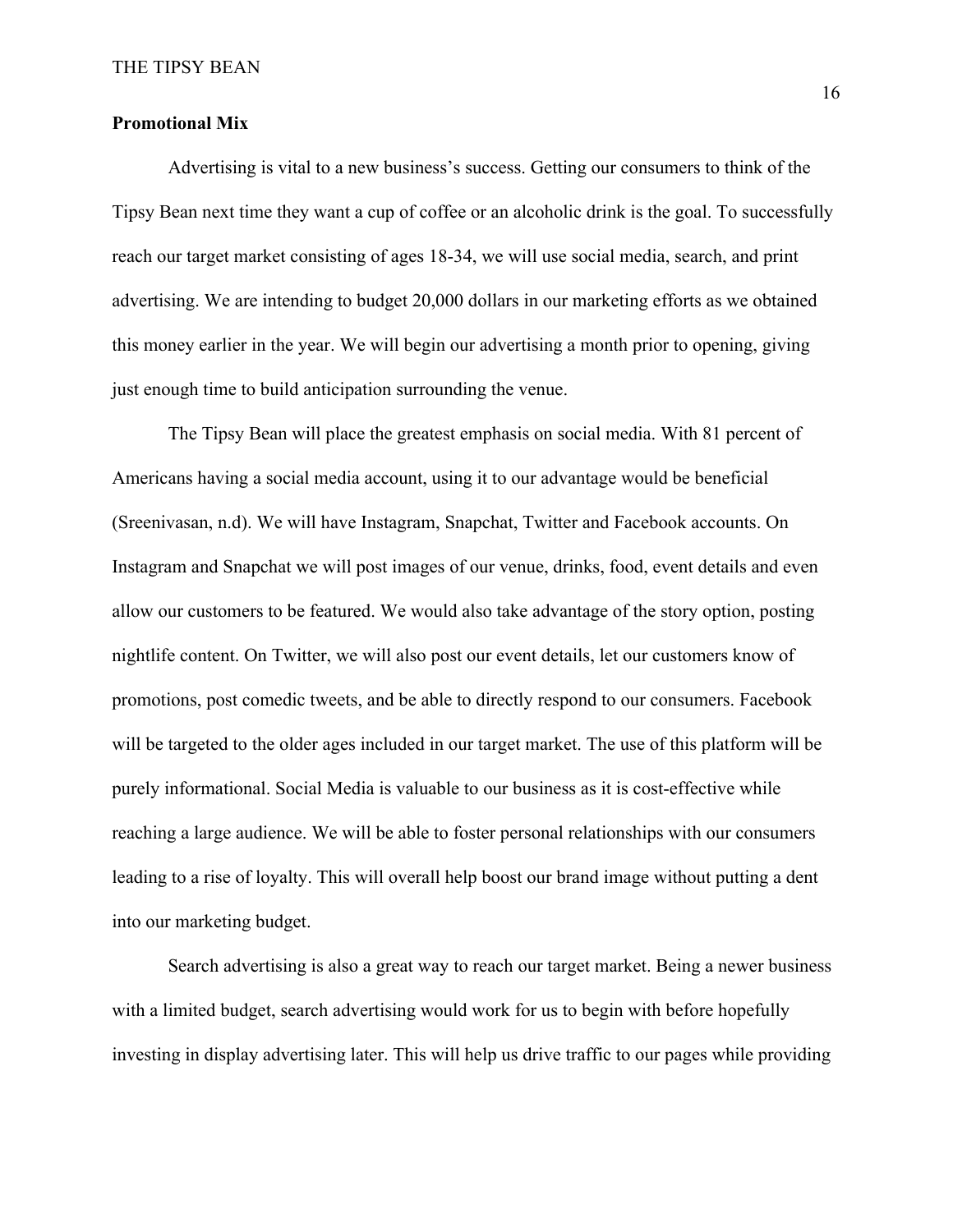fast results. By using pay-per-click advertising we can garner relevant consumers to come to our venue. By typing in keywords such as Richmond, Coffee, Bars, or Nightlife, our business can reach our target effectively. This method is budget-friendly, and an ideal tactic for local businesses. All 20,000 in advertising dollars will be allocated to these search efforts. We will be able to measure our campaign as it progresses and optimizes our budgeting (Smith, 2019).

 Print Advertising can help our venue attract local consumers. We will have someone pass out flyers in populated areas where we can pull our target market. We can hand out flyers at the compass to summer school students, and later to all students when fall arrives. We may also position ourselves downtown, around the young professionals. Passing out flyers will help us directly engage with our customers while letting them know they're helping out a local venue. This method is extremely affordable but gives a limited reach.

## **Marketing Schedule**

Our marketing schedule for the first six months of our business would be to maintain consistency in the early months, but limit advertising cost in the long run. Of those methods listed above, the most efficient of them would be search advertising or in person signs or fliers. This is the case because, when passing out fliers, we are directly reaching those around the Tipsy Bean that are most likely within walking distance which is vital. Search advertising is extremely important because it would throw us to the top of the search bar which is valuable because the customer is actively looking for a coffee shop or bar to visit. These two in combination with occasional social media advertising would work great for the Tipsy Bean.

In terms of frequency, we would try to put out the most social media ads a month before we opened and continue the ads through to when we open. However, social media ads would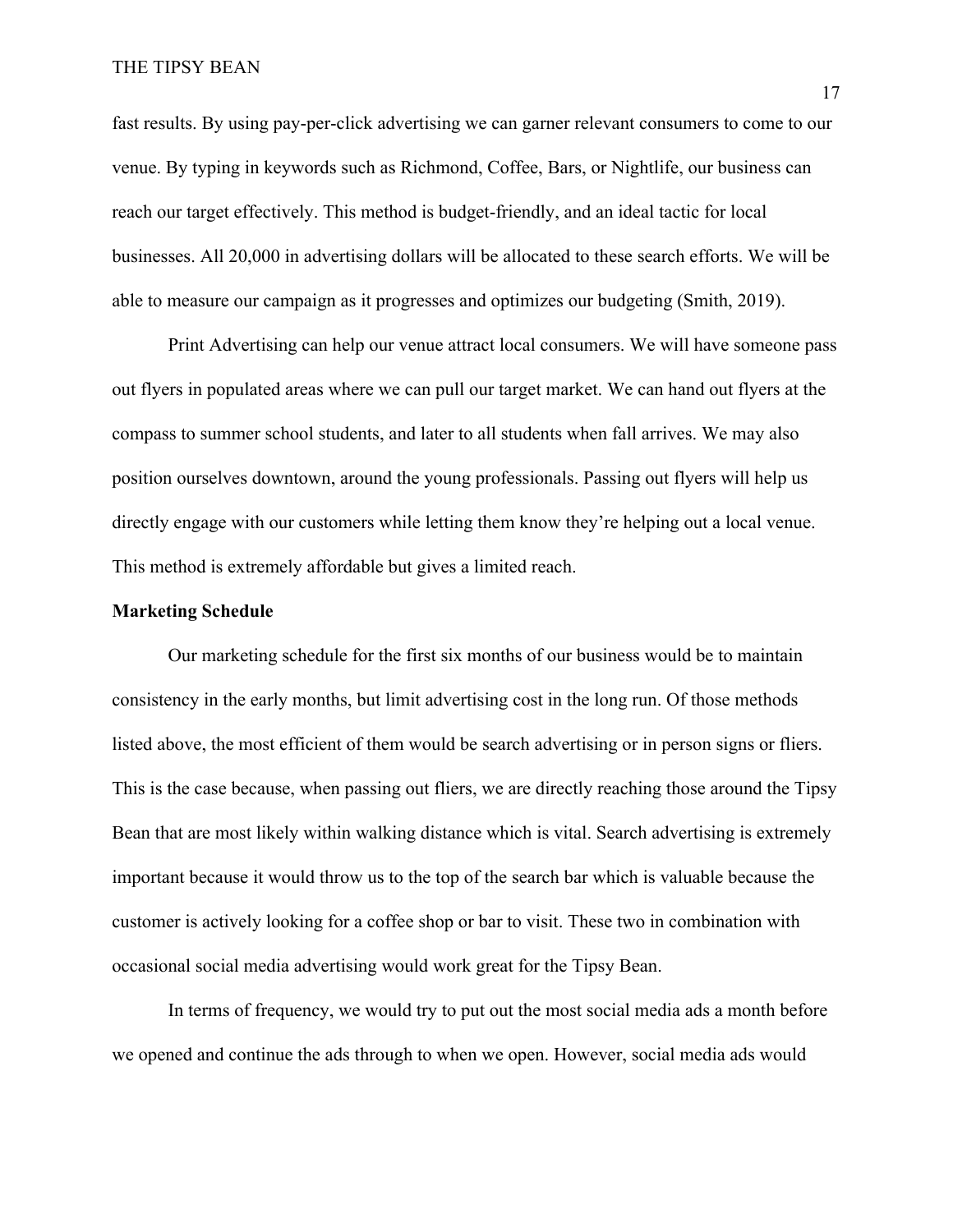begin to taper off once we establish ourselves as a reputable joint. Establishing a month by month marketing plan would not be beneficial because we are going to have to gauge how much to advertise based upon profit margin and if we can afford it. I would argue that walking around the neighborhood and having signs with arrows as well as fliers in public places would be the best idea for the first six months to one year of our opening. The goal would be to bring the advertising expense down to something close to zero in the long run. Most small bars and coffee shops do not become involved in heavy advertising, they build a reputation through great service and fantastic food and drink which is what we should aim for.

Overall, these advertising methods aim to increase our venue's traffic to remain profitable. The Tipsy Bean will engage with its consumers and provide a unique experience with an intent to generate positive word of mouth. Next time someone is craving a beverage in Richmond, we strive to make them think of The Tipsy Bean first.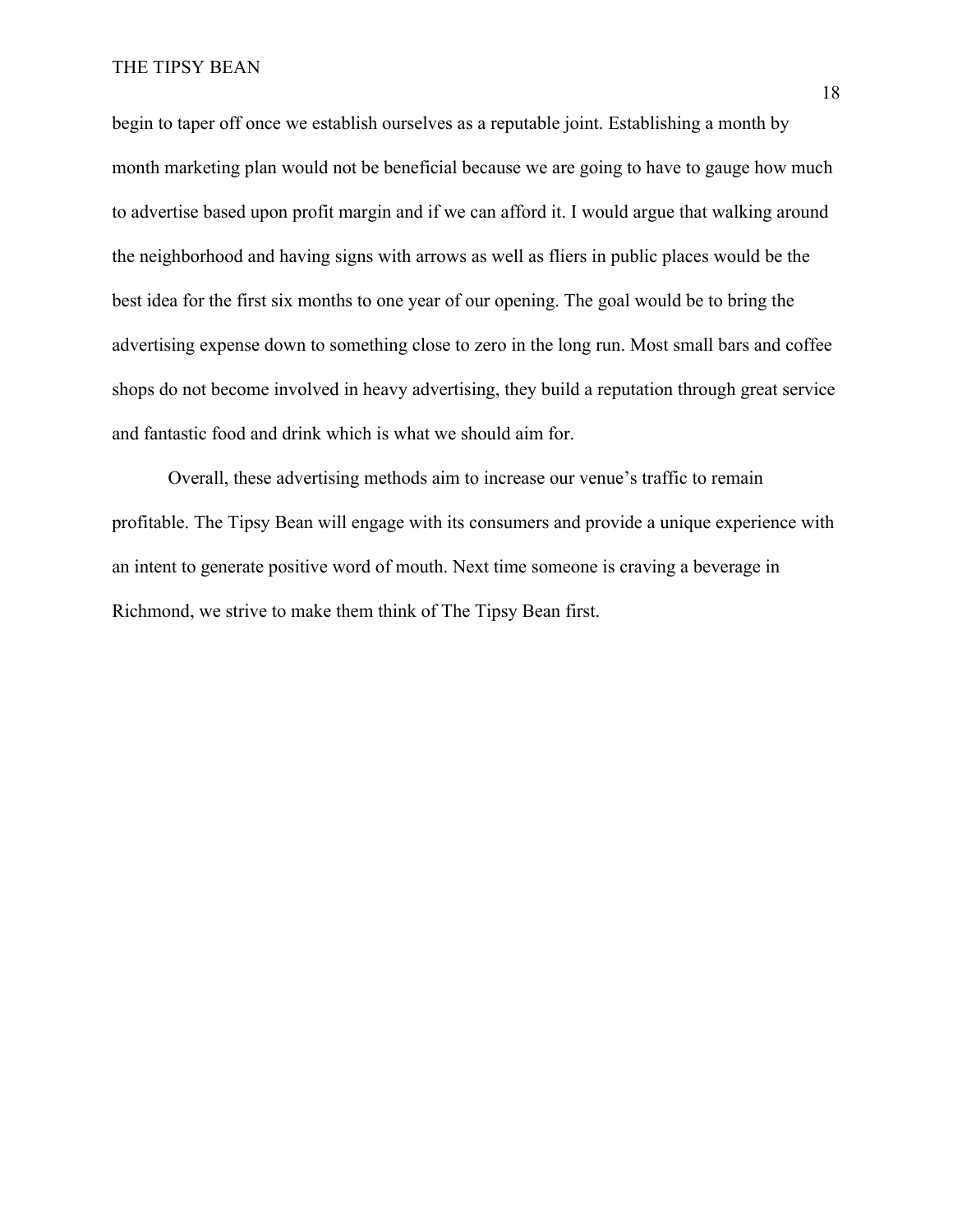#### **Location**

When we began planning for The Tipsy Bean, the intention was always for us to be located within Carytown or Shockoe Bottom. These locations have a high density of our target market and within close-distance of the Virginia Commonwealth University campus. The location we choose for The Tipsy Bean is located in the middle of Shockoe Bottom at 1726 E. Main Street ( Figure 1). This spot is located about two blocks away from the Main Street train station and surrounded by restaurants and apartment buildings. Additionally, it's within walking distance of two large hotels, The Residence Inn and the Courtyard by Marriot, being able to appeal to the tourist and visiting market. The site is fully built out as a restaurant or cafe with the

availability of patio seating for during the day. There is close proximity to the bus line and located at the signaled intersection of Main and N. 18th.

This site is an unplanned location. It is not located within a shopping mall or shopping center. It's located on a main street block in a highly populated area, surrounded by other restaurants, shops and



Figure 1. The Tipsy Bean's location on Google Maps. Retrieved from https://www.google.com/maps/place/1726+E+Main+St,+Richmond,+ VA+23223/@37.5331168,-77.4451147,14z/data=!4m5!3m4!1s0x89b 1111e8ef91129:0x942f96d0357edd1f!8m2!3d37.5331168!4d-77.4276  $0.52$ 

entertainment venues. More specifically, it's in a central business district located in the historic Shockoe Bottom area of Richmond. Shockoe Bottom and Shockoe Slip were the centers of Richmond's slave and tobacco trade (Peifer, 2017). In the 20th century, building developers began turning old tobacco warehouses into apartment buildings and retail shops (Peifer, 2017).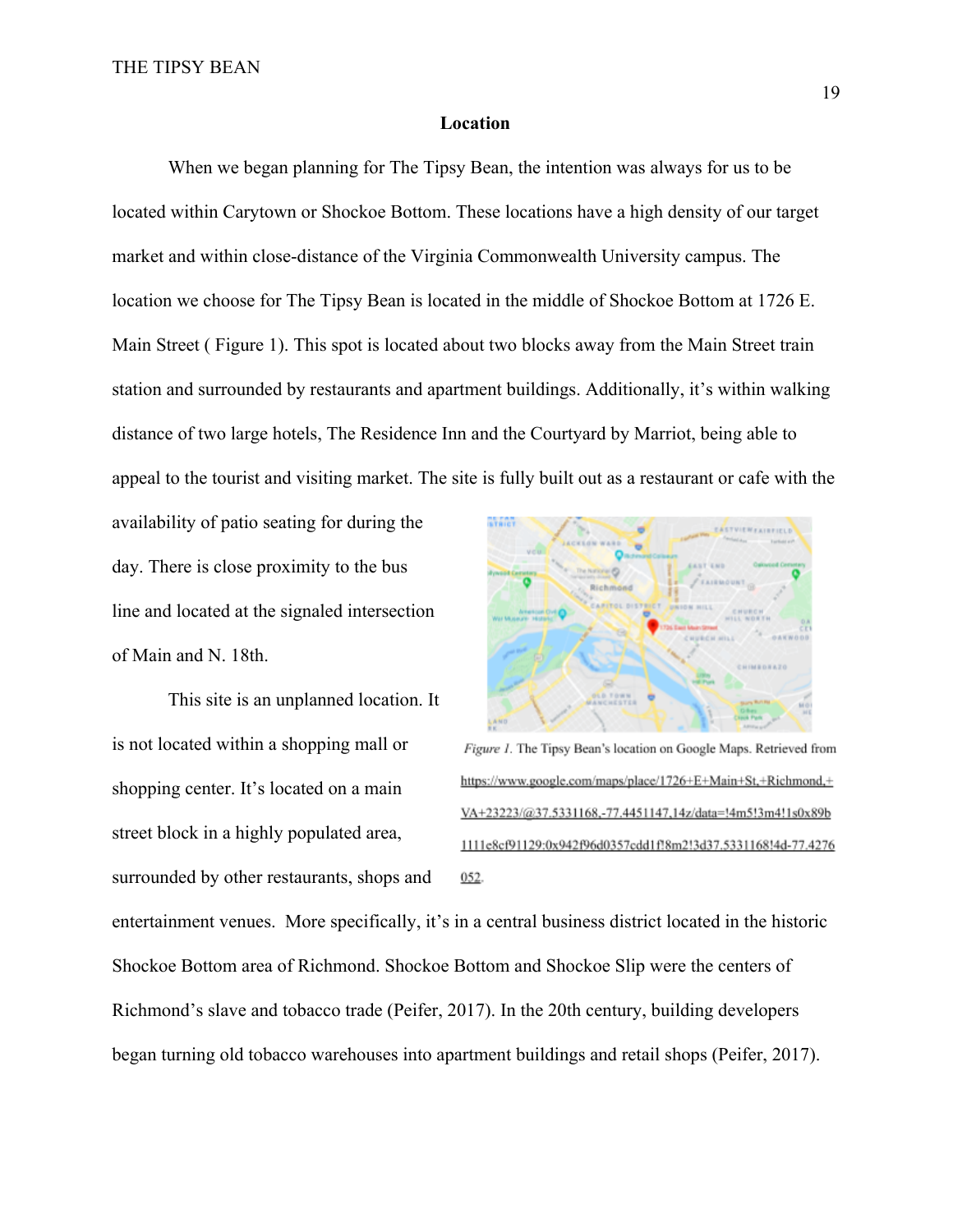Today, Shockoe is home to many restaurants, retail shops, businesses and entertainment venues like nightclubs and bars. The biggest advantage of being in a central business district is the sheer amount of foot traffic. During the day, the streets buzz with young professionals flooding into work for the day. Additionally, the heavy presence of restaurants draws in people on their lunch breaks thus creating more foot traffic throughout the day. On the other end, the evenings, specifically on the weekends, are crawling with young professionals and students looking to unwind and enjoy a night out after a long week.

Opening up a shop in an area where a large majority of people congregate or live would validate a non-traditional location. Our location in Shockoe Bottom is arguably not a non-traditional location. It is away from college campuses and does not have any surrounding malls or areas with a lot of traffic. There are advantages to the area we have chosen to set up shop. The existing customer base to the area is a main advantage. This is shown by the multitude of successful surrounding retail venues. We are using independent retailer ownership due to the nature of our pop up. We are creating the business without help from an outside source and create all decisions dedicated to store related functions. We will hire our own employees and dictate how we train them and run our day-to-day.

There are disadvantages to an independent retailing strategy. It may prove to be very labor-intensive due to our size. The thing we are most worried about is competition. It's a strength that the area has plenty to offer, but with this comes increased competition from already established coffee shops and bars in the area. Our distinctive business structure is what is making our group believe that it will be different enough to grab people's attention. The strategy behind this location was utilizing the area that is already proven to attract consumers. Shockoe Bottom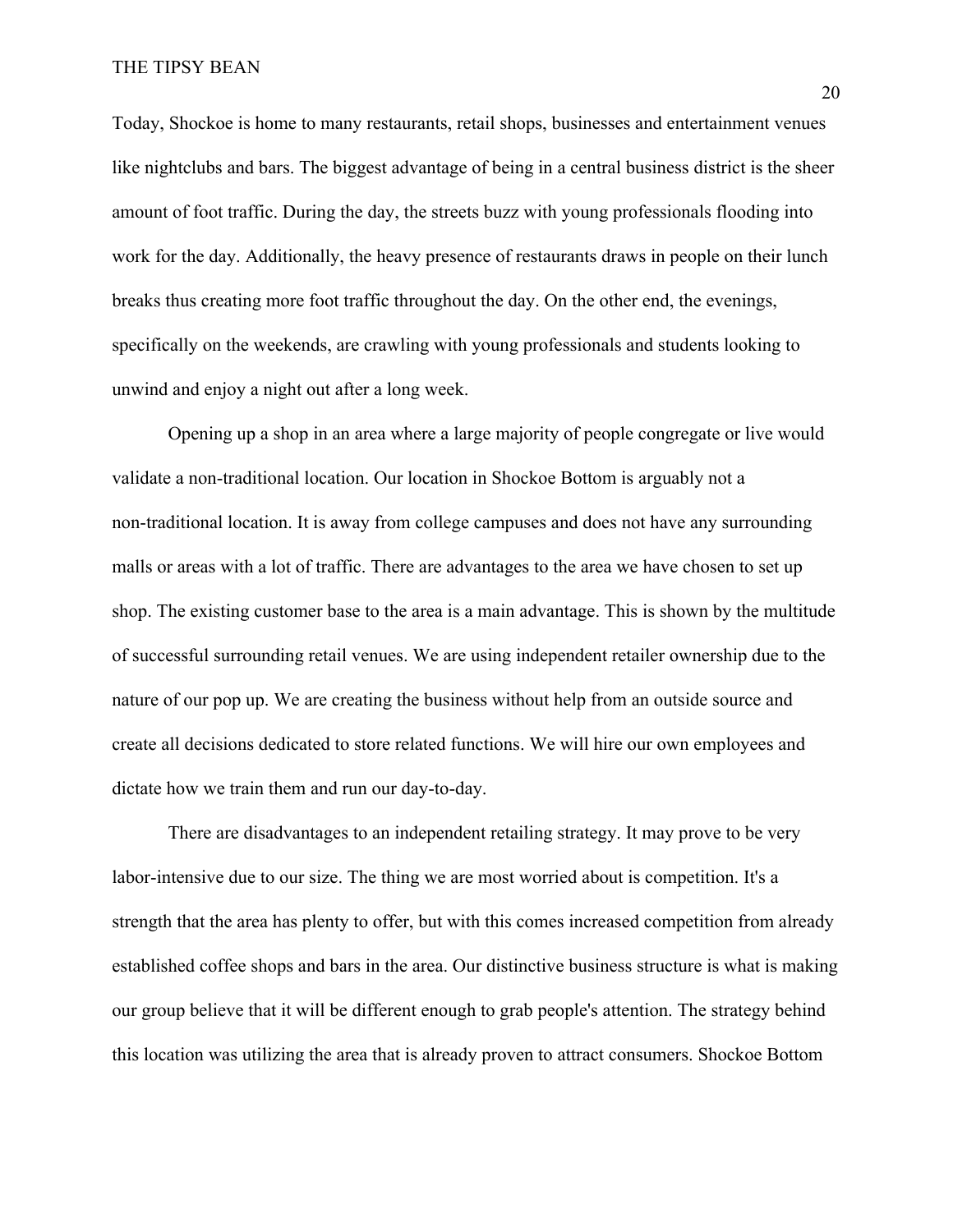has a plethora of great restaurants and small shopping venues in close proximity. At night there are plenty of night clubs that are open which could help gravitate people to our bar. Although college kids don't really hang out in Shockoe Bottom during the day, it's filled with VCU and UR students at night, especially on weekends. Positioning ourselves in this location we are tailoring to both markets of VCU students and Richmond locals. We thought about being closer to campus but knew during summer our pop-up would suffer. So the best thing to do is open up in a location with traffic from both students and locals.

The planned location for the Tipsy Bean will be at 1726 East Main Street, Richmond, VA, 23223. After extensive research, we believe this location will benefit our venue the greatest. The location is in Shockoe Bottom, considered a transportation hub, with the Main Street Station right down the street. There is also the Edgar Allen Poe and Virginia Holocaust Museums that'll bring tourists to this area. This space is designated for a restaurant or cafe, with an outdoor patio, and an aesthetic atmosphere (Figure 2). Surrounding our venue will be many highly-rated restaurants such as Lulu's, Havana 59, and Bottoms Up Pizza. There are also other nightclubs and bars in the area such as Old City Bar, Wonderland, and The Canal Club. These venues all are moderately priced and feature a 4-5 star rating (Yelp, 2020). This means this area is dense with our target market and will feature high foot traffic of potential customers. This location is lower priced for this area at \$1,300,000 with a great amount of space being 9,196 square feet, both being an advantage for our pop-up venue (Loopnet.com, n.d).

Although this retail space is lower-priced, it does come with certain disadvantages. One of our greatest disadvantages is that this location is a C class building. That is the lowest classification meaning it is an older building requiring extensive renovations. It could also just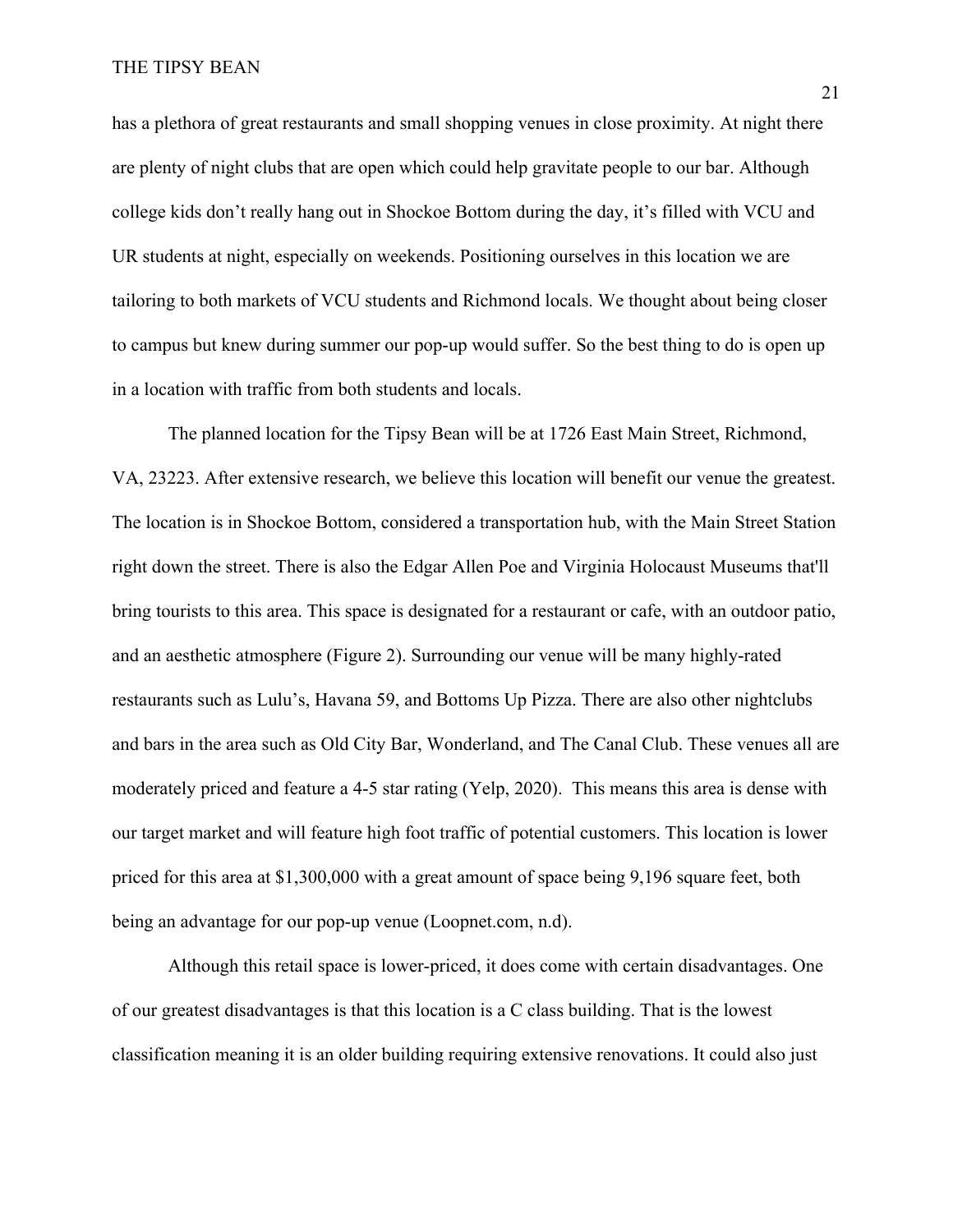

building isn't up to par with others in this neighborhood (Golden, 2016). However, we can overcome this with a loan we are

mean that the

Figure 2. The outside of The Tipsy Bean's planned venue location at 1726 East Main Street Richmond, VA 23223. LoopNet Storefront Retail/Residential Property For Sale. Retrieved from https://www.loopnet.com/Listing/1726-E-Main-St-Richmond-VA/14664502/.

planning to take out. We will adapt and work on renovations during the month we have prior to opening the establishment. We believe the already given aesthetic along with a few improvements will have customers filing in. Another minor disadvantage will be parking. There is only street parking which can be difficult and frustrating for some customers. However, this is common for the area, and many people uber anyways if they are planning to drink.

Another disadvantage will be our competition. There are a lot of nightlife venues to compete against within this area, all attracting the same target market, Young professionals and college students. However, I didn't see as many coffee shops and certainly didn't notice any hybrid venues. We are relying on our specialty coffee and alcoholic beverages as well as the unique experience to pull customers into The Tipsy Bean rather than anywhere else.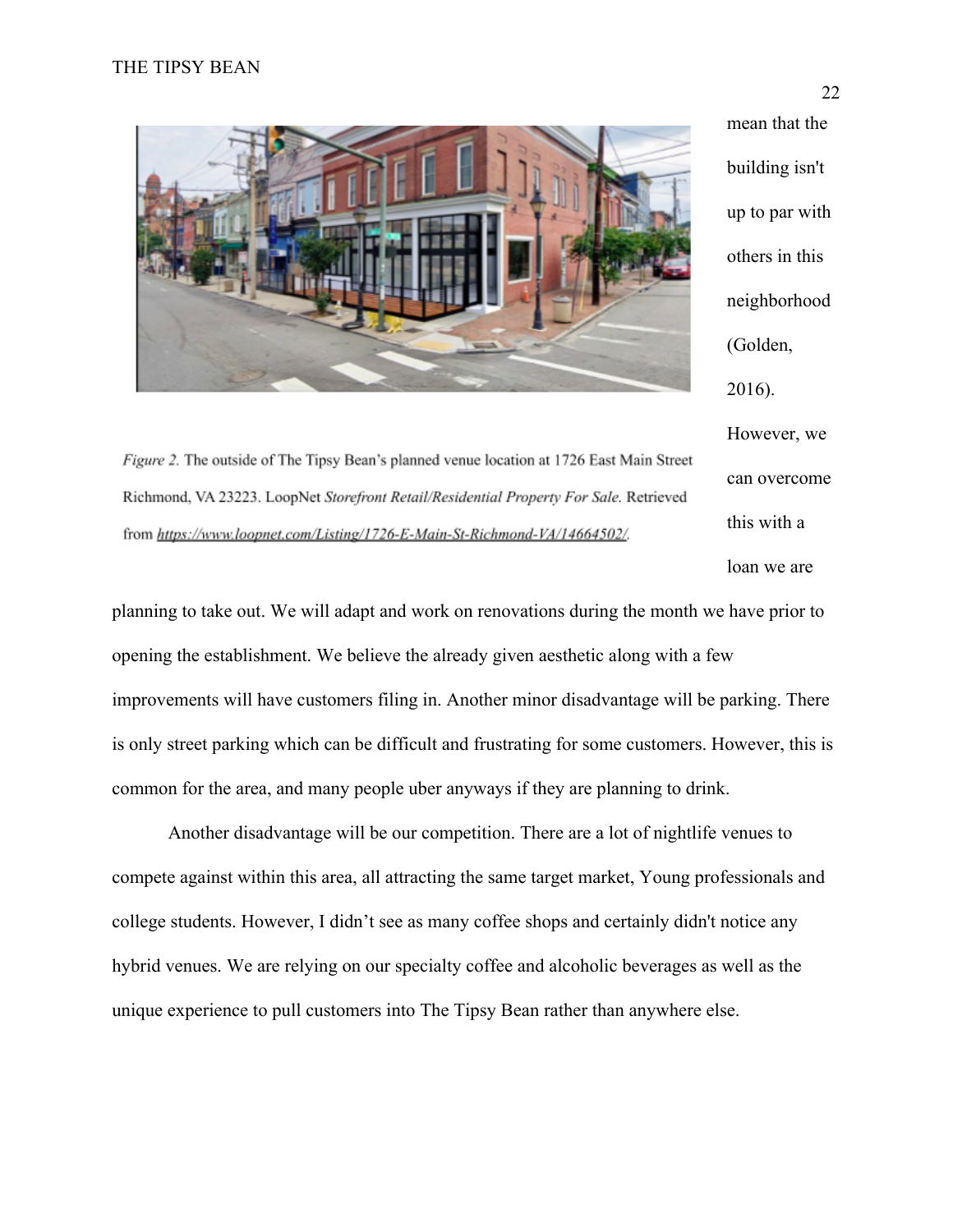When discussing a trade area for a retail store, the area may vary depending on the nature of the retail store. Every retail store has three main trading areas. Those three are primary, secondary, and tertiary trading areas. For a retailer that does not sell food, trade areas are typically much bigger than those that do sell food. This is just something most cafes and restaurants have to deal with because there are just so many food options out there that it makes it hard to differentiate yourself from the others. Our primary trading area would most likely be customers that are within walking distance of our bar/cafe and this is where we will most likely see 50-70% of our business. The secondary trading area would most likely be somewhere in the neighborhood of customers between a 5-7 minute drive away. This is where 20-30% of our business will be derived. The tertiary and least important trading area would be those that are between 8-15 or 15+ minutes away from our location. We would not see a whole lot of business in this trading area because there are most likely tens of coffee shops in between our store and our customers' homes that would interfere with them traveling all the way to our location.

In terms of changes we would need to make to our location, we could not find any specific pictures online of the interior however we did read that our location was previously used as a restaurant so we do not foresee any major changes in the layout however a few minor changes may be necessary to ensure the Tipsy Bean looks like the image we had in our head.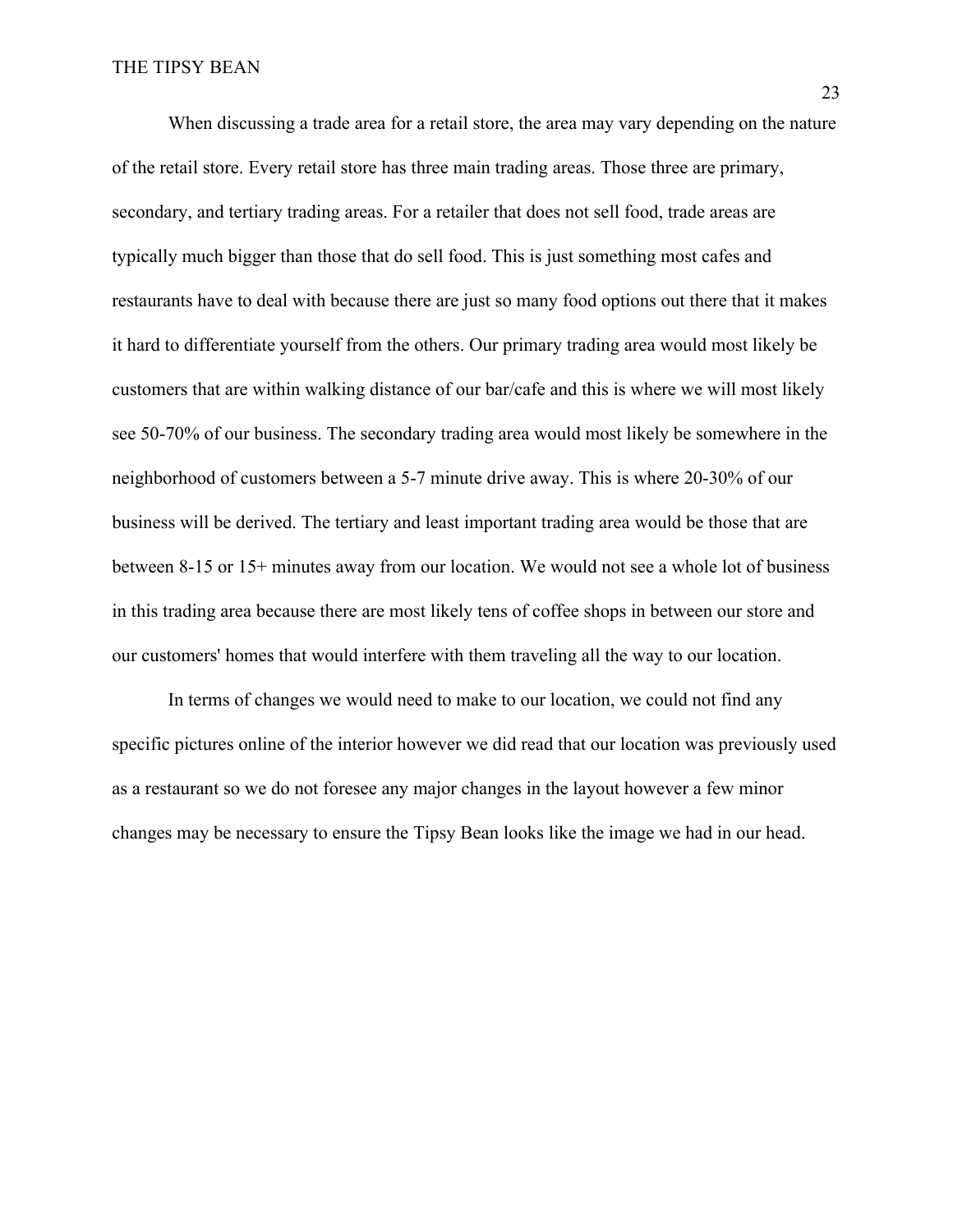#### **Tipsy Bean: Inbound Marketing**

Given the current pandemic, inbound marketing techniques become much more distinguished and more important than ever to remain relevant. The way people consume content has changed significantly and our tactics have to adjust accordingly. There are a few promotion ideas that The Tipsy Bean wants to implement in our inbound marketing strategy. The easiest and cheapest method is creating business accounts on multiple social media platforms and paying for promoted posts. These paid posts put our account page to have a much higher likelihood of being exposed to more people. A company we admire highly that is effective in social media marketing in the RVA scene is Sugar Shack. This coffee / donut shop has promotions all over their social media sites that offer ways to receive a free donut. Every day they make an interactive way to come into the store to get a free donut; for example, you could recieve free donuts if you come in wearing sandals or an upside down hat. This method is great for bringing in customers, especially for new customers who haven't tried your product yet. It makes it fun and interactive and a fun way to get our new consumers involved. We could offer it with a small cup of drip coffee, some days do half off coffee beans, some days 10% off of your purchase for coming in and doing the challenge we post on social media. Another inexpensive form of media is to create a well put website. A website containing not just our information, but a blog that can talk about everything about bars and coffee and offer a space to interact with our customers. A rewards program will be put in place, through a punch card, giving out the seventh cup of coffee purchased free. Lastly, to tailor to the VCU community, we could offer days of the week where students receive discounts on either coffee, coffee beans, or merchandise. These are

24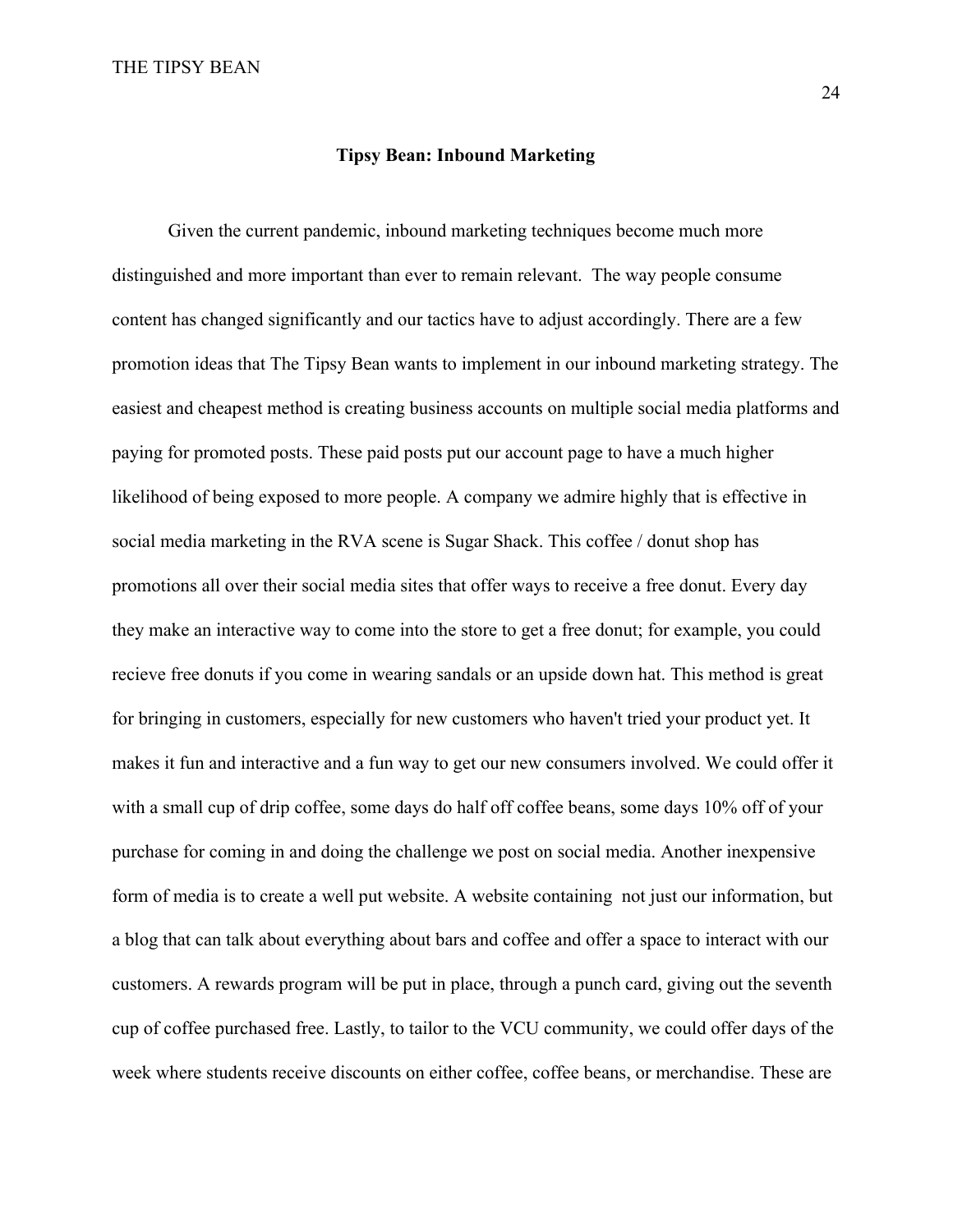all ways we plan to interact with our customers. Although given the current climate, our interactions may be limited, but keeping communication and transparency with potential customers is of utmost importance. The way our company will measure success is with our bottom line. If the cost is less than it takes to bring people in then we can judge our methods to be successful. There is uncertainty on exactly how much COVID-19 will affect how businesses begin interacting with consumers when the quarantine is lifted so our methods may change.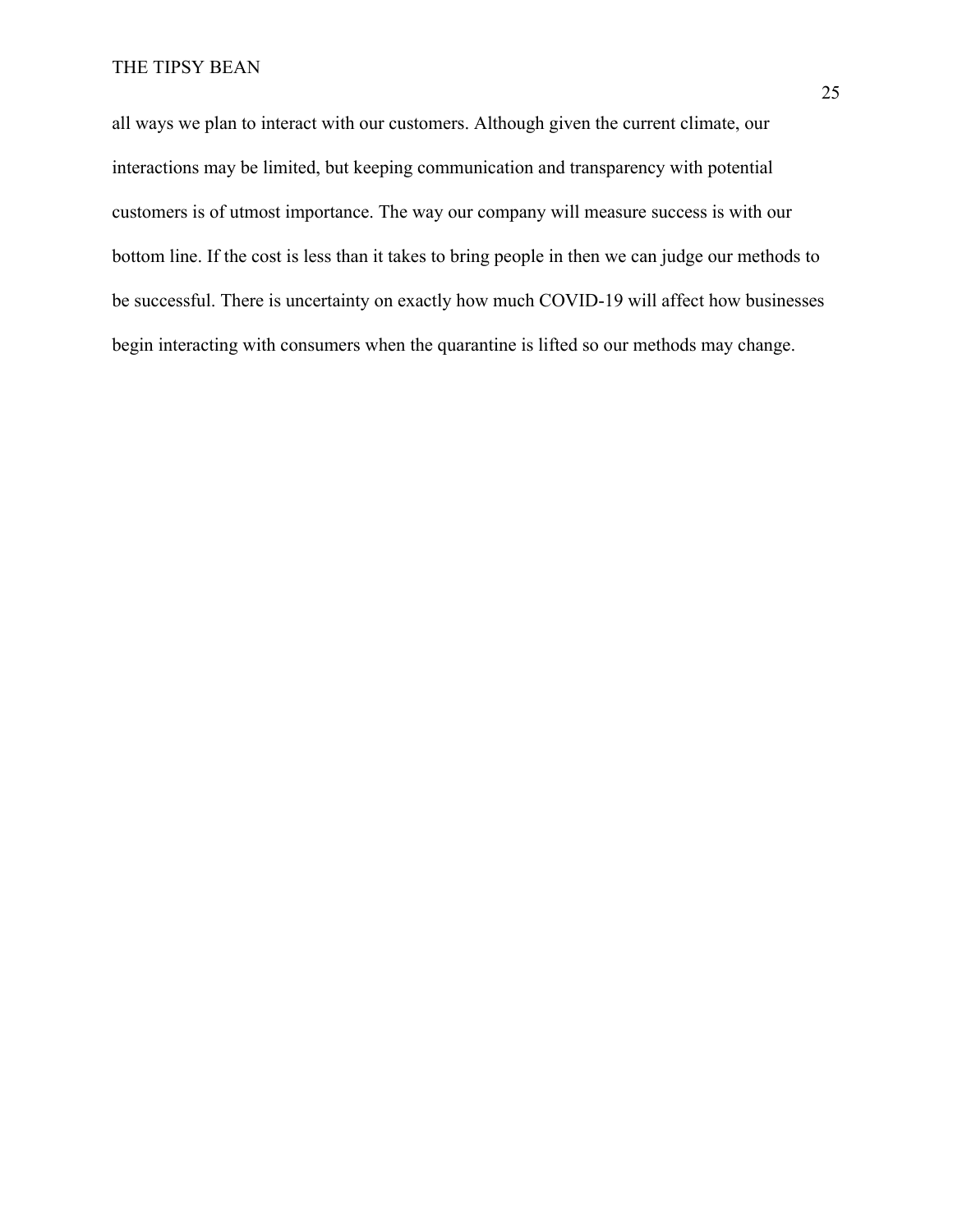### References

Costas, C. (2019, June 17). *Why are Businesses and Young Professionals Moving to Richmond?* Retrieved from <https://www.worth.com/richmond-va/>

 *Figure 1.* The Tipsy Bean's location on Google Maps. Retrieved from [https://www.google.com/maps/place/1726+E+Main+St,+Richmond,+VA+23223/@37.53](https://www.google.com/maps/place/1726+E+Main+St,+Richmond,+VA+23223/@37.5331168,-77.4451147,14z/data=!4m5!3m4!1s0x89b1111e8cf91129:0x942f96d0357cdd1f!8m2!3d37.5331168!4d-77.4276052) [31168,-77.4451147,14z/data=!4m5!3m4!1s0x89b1111e8cf91129:0x942f96d0357cdd1f!8](https://www.google.com/maps/place/1726+E+Main+St,+Richmond,+VA+23223/@37.5331168,-77.4451147,14z/data=!4m5!3m4!1s0x89b1111e8cf91129:0x942f96d0357cdd1f!8m2!3d37.5331168!4d-77.4276052) [m2!3d37.5331168!4d-77.4276052](https://www.google.com/maps/place/1726+E+Main+St,+Richmond,+VA+23223/@37.5331168,-77.4451147,14z/data=!4m5!3m4!1s0x89b1111e8cf91129:0x942f96d0357cdd1f!8m2!3d37.5331168!4d-77.4276052).

*Figure 2.* The outside of The Tipsy Bean's planned venue location at 1726 East Main Street Richmond, VA 23223. LoopNet *Storefront Retail/Residential Property For Sale.* Retrieved from

*[https://www.loopnet.com/Listing/1726-E-Main-St-Richmond-VA/14664502/.](https://www.loopnet.com/Listing/1726-E-Main-St-Richmond-VA/14664502/)*

Golden, T. (2016, October 13). *Primer: Differentiating Class A, B, and C Office Space.* Retrieved from

[https://www.areadevelopment.com/AssetManagement/Directory2013/primer-differentiati](https://www.areadevelopment.com/AssetManagement/Directory2013/primer-differentiating-office-space-class-2628155.shtml) [ng-office-space-class-2628155.shtml](https://www.areadevelopment.com/AssetManagement/Directory2013/primer-differentiating-office-space-class-2628155.shtml)

- Heath, T. (2016, October 31). *Look how much coffee millennials are drinking.* Retrieved from [https://www.washingtonpost.com/news/business/wp/2016/10/31/look-how-much-coffee](https://www.washingtonpost.com/news/business/wp/2016/10/31/look-how-much-coffee-millennials-are-drinking/)[millennials-are-drinking/](https://www.washingtonpost.com/news/business/wp/2016/10/31/look-how-much-coffee-millennials-are-drinking/)
- Jang, H. & Lee, S. (2019, November 15). *Applying Effective Sensory Marketing to Sustainable Coffee Shop Business Management.* Retrieved from <https://www.mdpi.com/2071-1050/11/22/6430/htm>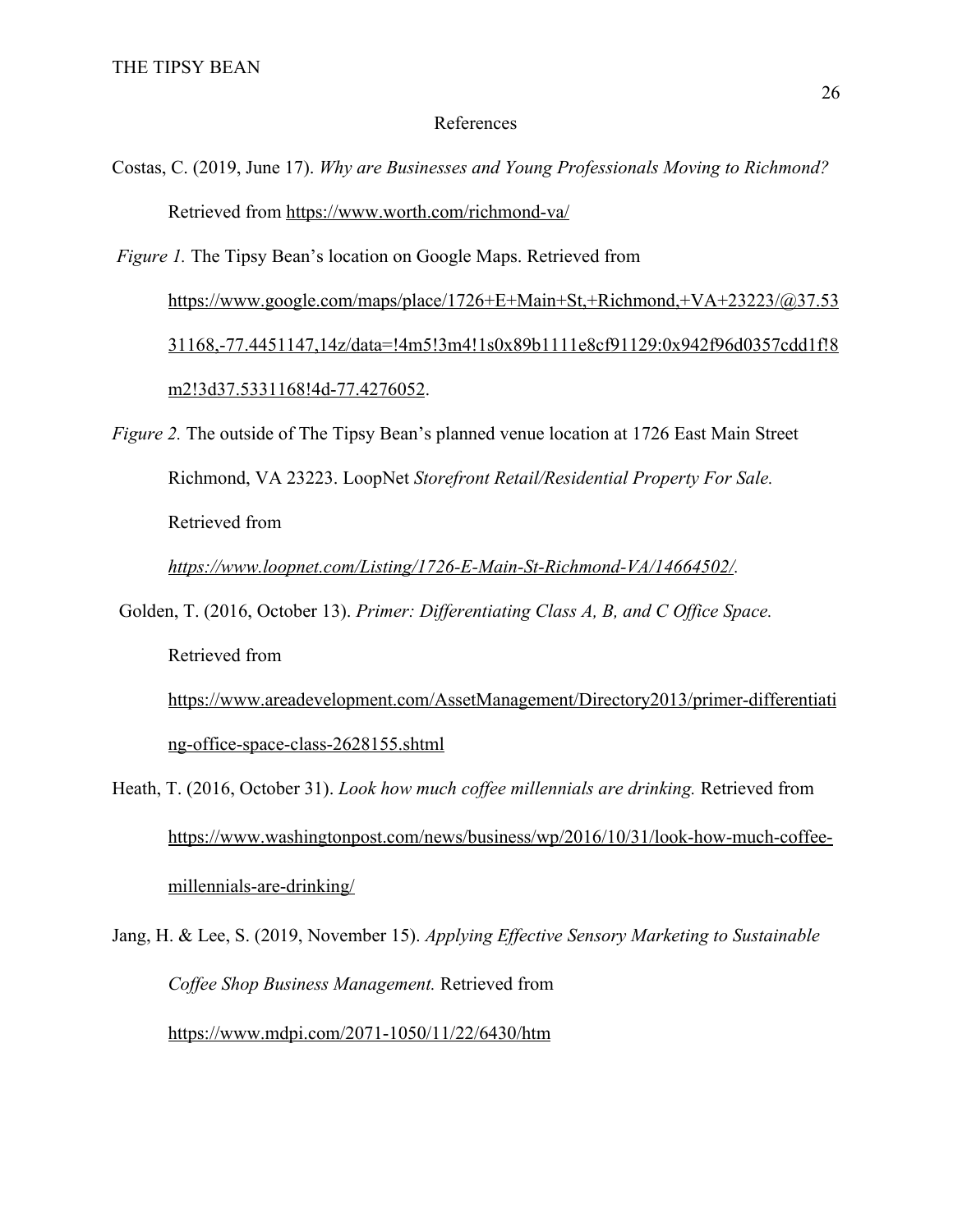Johnson, D. (2017, June 13). *The 25 Cities Where Millennials are Moving.* Retrieved from <https://time.com/4797956/cities-millennials-moving/>

Kappel, M. (2018, February 7). *5 Tips For Successful Small Business Employee Training.* Retrieved from [https://www.forbes.com/sites/mikekappel/2018/02/07/5-tips-for-successful-small-busines](https://www.forbes.com/sites/mikekappel/2018/02/07/5-tips-for-successful-small-business-employee-training/#cc32a605cc99) [s-employee-training/#cc32a605cc99](https://www.forbes.com/sites/mikekappel/2018/02/07/5-tips-for-successful-small-business-employee-training/#cc32a605cc99)

LoopNet.com. (n.d.). *1726 E Main St, Richmond, VA, 23223 - Storefront Retail/Residential Property For Sale.* Retrieved from

<https://www.loopnet.com/Listing/1726-E-Main-St-Richmond-VA/14664502/>

*Millennials Drive Trend Toward Gourmet Coffee.* (2020, January 25). Retrieved from

<https://pbfy.com/running-your-business/millennials-drive-trend-toward-gourmet-coffee/>

Murphy, M. (2019, September 14). *This might be why millennials are drinking more.* Retrieved from

[https://www.marketwatch.com/story/this-might-be-why-millennials-are-drinking-more-hi](https://www.marketwatch.com/story/this-might-be-why-millennials-are-drinking-more-hint-theyre-short-and-loud-2019-09-05) [nt-theyre-short-and-loud-2019-09-05](https://www.marketwatch.com/story/this-might-be-why-millennials-are-drinking-more-hint-theyre-short-and-loud-2019-09-05)

Peifer, K. (2017, October 15). *2018 Discover Richmond Annual Guide: Shockoe Slip and Shockoe Bottom.* Retrieved from

[https://www.richmond.com/discover-richmond/discover-richmond-annual-guide-shockoe](https://www.richmond.com/discover-richmond/discover-richmond-annual-guide-shockoe-slip-and-shockoe-bottom/article_876ac3e7-5bd1-51a4-9413-17f61be7f378.html) [-slip-and-shockoe-bottom/article\\_876ac3e7-5bd1-51a4-9413-17f61be7f378.html](https://www.richmond.com/discover-richmond/discover-richmond-annual-guide-shockoe-slip-and-shockoe-bottom/article_876ac3e7-5bd1-51a4-9413-17f61be7f378.html)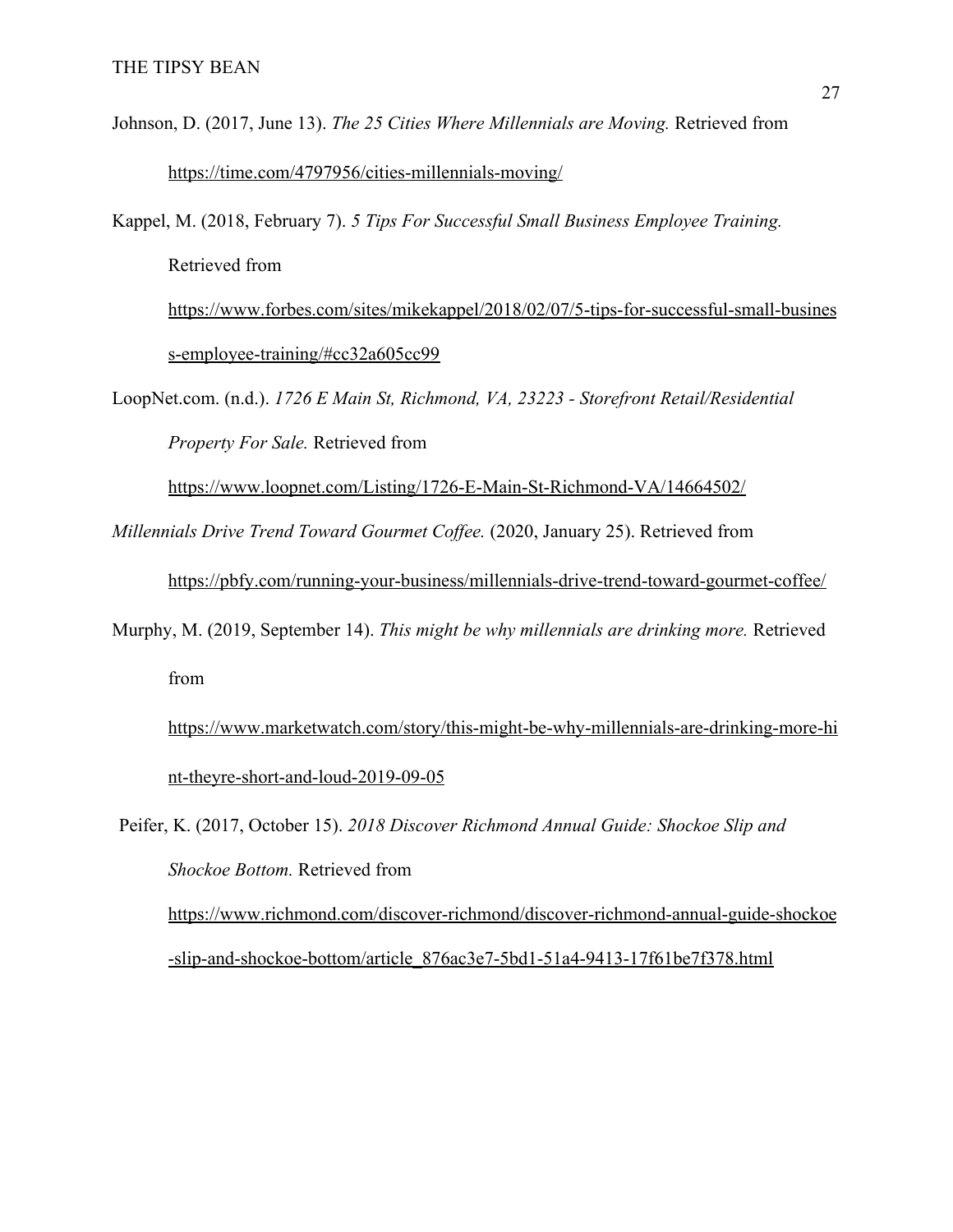Sethi, S. (2017). *A Surprising New Trend In Coffee.* Retrieved from [https://www.forbes.com/sites/simransethi/2017/12/01/a-surprising-new-trend-in-coffee/#](https://www.forbes.com/sites/simransethi/2017/12/01/a-surprising-new-trend-in-coffee/#6a8229275b31) [6a8229275b31](https://www.forbes.com/sites/simransethi/2017/12/01/a-surprising-new-trend-in-coffee/#6a8229275b31)

Smith, K. (2019, September 19). *What is Paid Search Advertising & Why You Should Use It.* Retrieved from [https://www.lyfemarketing.com/blog/paid-search-advertising](https://www.lyfemarketing.com/blog/paid-search-advertising/)

Sreenivasan, S. (n.d). *How to Use Social Media in Your Career*. Retrieved from <https://www.nytimes.com/guides/buisness/scoial-media-for-career-and-buisness>

*The Social Shift: How Gen Z, Millennials are Changing Bar Entertainment as We Know It.*

(2019, May 22). Retrieved from

[https://www.buzztime.com/business/blog/the-social-shift-how-gen-z-millennials-are-chan](https://www.buzztime.com/business/blog/the-social-shift-how-gen-z-millennials-are-changing-bar-entertainment-as-we-know-it/) [ging-bar-entertainment-as-we-know-it/](https://www.buzztime.com/business/blog/the-social-shift-how-gen-z-millennials-are-changing-bar-entertainment-as-we-know-it/)

Townshend, G. (2018, January 23). *11 things pubs can do to attract a new generation of drinkers.* Retrieved from

[https://www.morningadvertiser.co.uk/Article/2018/01/23/11-things-pubs-can-do-to-attrac](https://www.morningadvertiser.co.uk/Article/2018/01/23/11-things-pubs-can-do-to-attract-a-new-generation-of-drinkers) [t-a-new-generation-of-drinkers](https://www.morningadvertiser.co.uk/Article/2018/01/23/11-things-pubs-can-do-to-attract-a-new-generation-of-drinkers)

WARC. (2018, October 5). *Gen Z is more frugal and experience-focused than millennials.* Retrieved from [https://www.warc.com/newsandopinion/news/gen\\_z\\_is\\_more\\_frugal\\_and\\_experiencefoc](https://www.warc.com/newsandopinion/news/gen_z_is_more_frugal_and_experiencefocused_than_millennials/41136)

used than millennials/41136

Wise, S. (2016, April 20). *Richmond named among top Vegan-Friendly Cities in U.S.* Retrieved from<https://www.wtvr.com/2016/04/20/richmond-vegan-friendly>